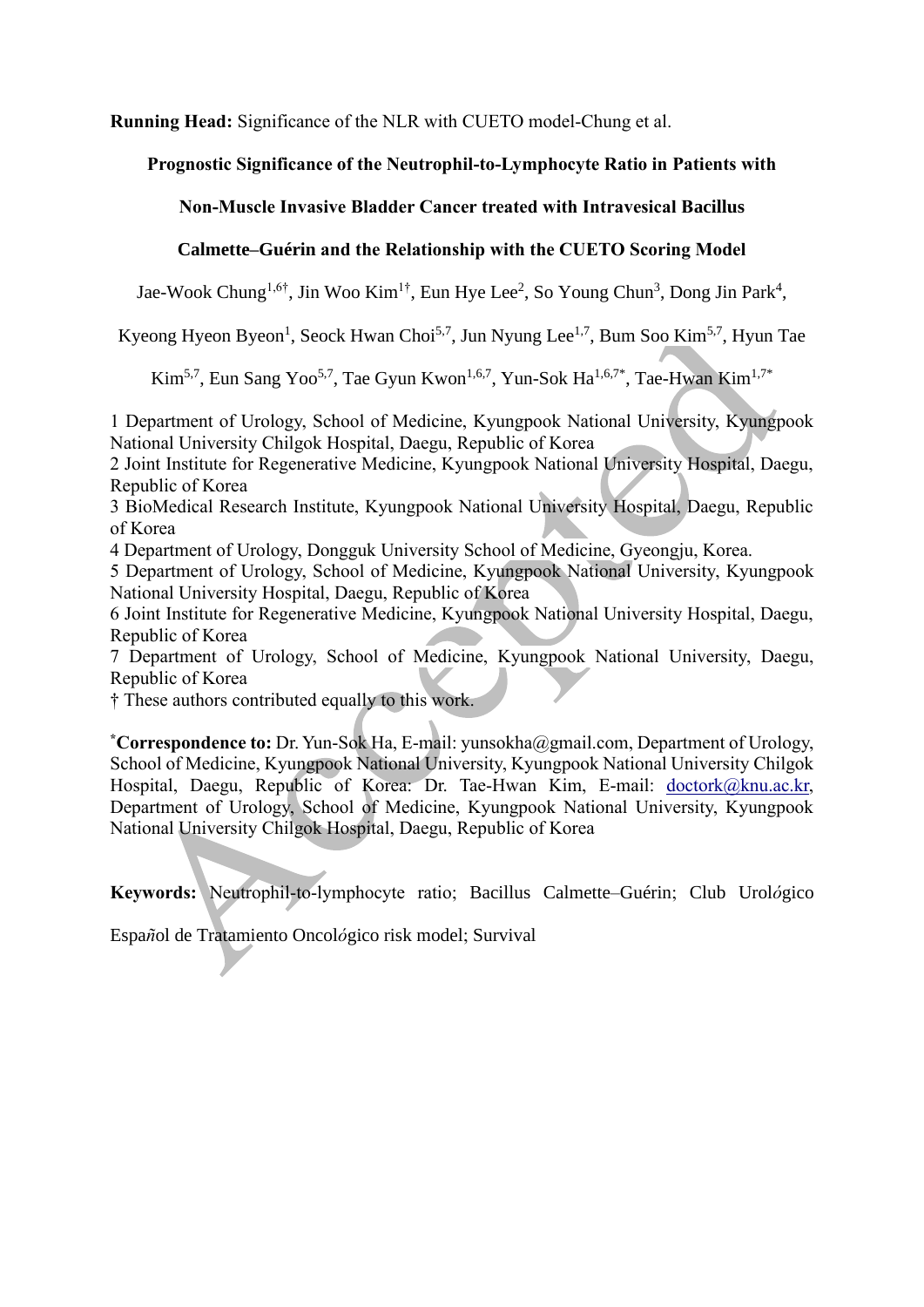## **ABSTRACT**

**Purpose:** In this study, we evaluated the predictability of a modified Club Urol*ó*gico Espa*ñ*ol de Tratamiento Oncol*ó*gico (CUETO) scoring model and preoperative neutrophil-tolymphocyte ratio (NLR) in patients with non-muscle invasive bladder cancer (NMIBC).

**Materials and Methods:** From August 2005 to May 2016, a total of 281 patients received intravesical bacillus Calmette–Guérin therapy after transurethral resection of a bladder tumor. The pathologic stage of all patients was Ta or T1. Of 281 patients, 84 (29.9%) experienced recurrence and 14 (5.0%) developed progression. The mean follow-up period was 46 months. The cut-off value for NLRs was 2.29.

**Results:** One hundred-eight patients (38.4%) displayed a high NLR ( $\ge$  2.29). In Kaplan–Meier curve analysis, a high NLR was associated with lower recurrence-free survival (RFS) (*P* < .001) and progression-free survival (PFS) (*P* = .002). CUETO scores were associated with RFS (*P*  $<$  0.01), but not with PFS ( $P = .423$ ). A combination of NLRs and the CUETO risk model correlated with RFS ( $P < .001$ ) and PFS ( $P = .002$ ). In multivariate analysis, female gender, concomitant carcinoma in situ (CIS), tumor number >3, recurrent tumors, and a high NLR were independent factors predicting recurrence (all *P* < .05). Concomitant CIS, recurrent tumors, and a high NLR were independent factors for predicting progression (all  $P < .05$ ).

**Conclusion:** In patients with NMIBC, an NLR >2.29 was identified as a significant factor for predicting tumor recurrence and progression. Inclusion of preoperative NLR enhanced the accuracy of the CUETO model to predict disease progression.

#### **INTRODUCTION**

The most common malignant tumor of the urinary tract is bladder cancer, and the fourth-most common cancer among males in developed countries.<sup>(1)</sup> Three-quarters of bladder cancer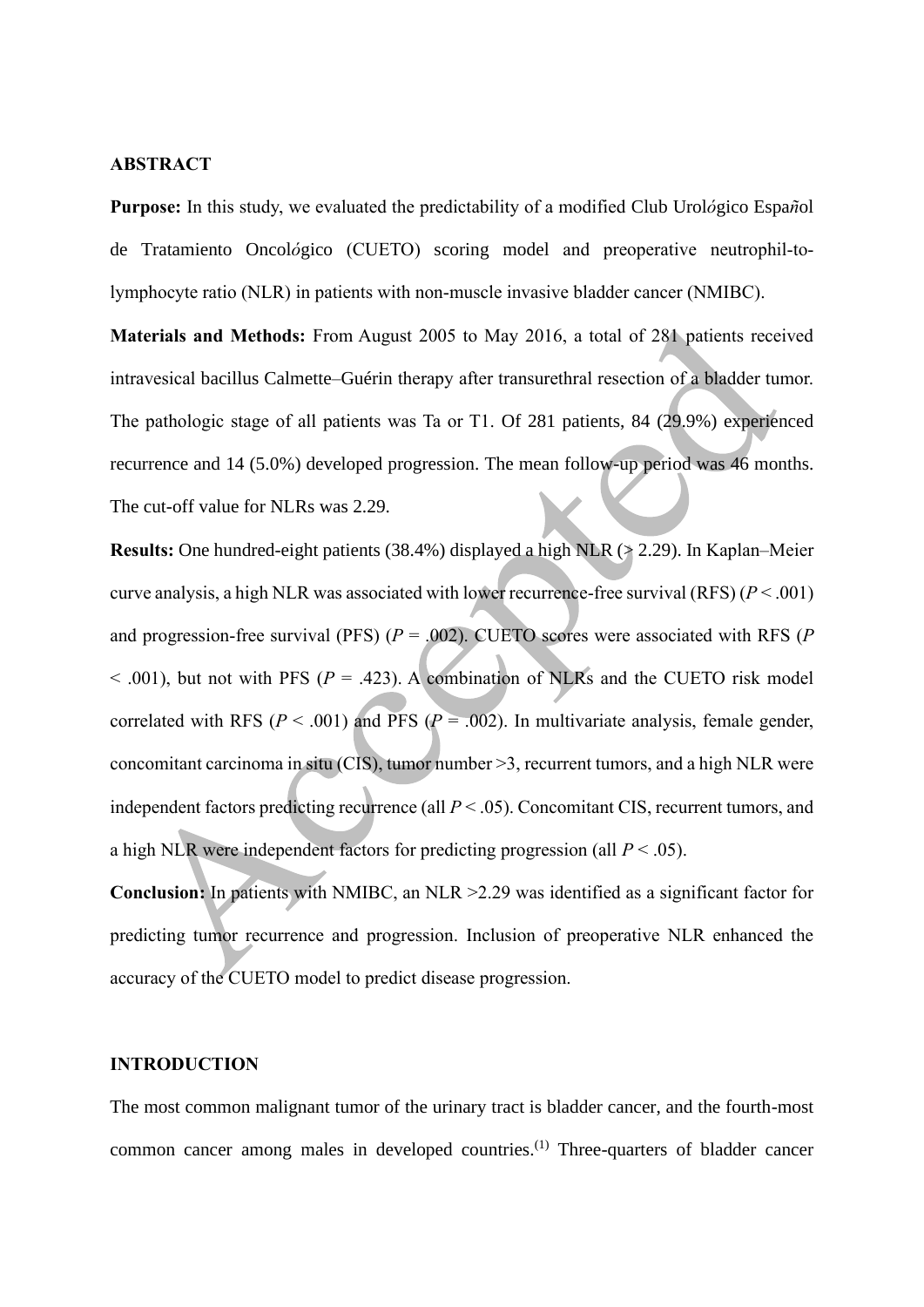patients are diagnosed with non-muscle invasive bladder cancer (NMIBC), which includes Tis, Ta and T1 pathologic stages.<sup>(2)</sup> Transurethral resection of bladder tumor (TUBRT) is a primary surgical treatment used to treat patients with NMIBC.<sup>(3)</sup> After initial TURBT, immunotherapy with intravesical instillation of bacillus Calmette–Guérin (BCG) is the most effective adjuvant therapy for intermediate- and high-risk NMIBC.<sup>(4)</sup> Despite the effectiveness and safety of BCG, recurrence rates is 32.6% to 42.1% and progression rates is 9.5% to 13.4%.<sup>(5)</sup>

The major treatment challenge with NMIBC is preventing progression to muscle invasive bladder cancer (MIBC), which rapidly worsens prognoses.<sup>(6)</sup> Thus, it is significant to predict risk factors for disease recurrence and progression in NMIBC patients according to individual characteristics, including pathology and choose optimal treatment modalities to enhance oncologic outcomes.

To predict recurrence of NMIBC and progression to MIBC, numerous clinical and pathological factors are commonly used to assign patients to different risk groups. Of these risk models, a scoring model developed by the Club Urol*ó*gico Espa*ñ*ol de Tratamiento Oncol*ó*gico (CUETO, or Spanish Urological Club for Oncological Treatment) is considered the most reliable. The CUETO model was developed as a risk-scoring tool that predicts the probability of disease recurrence and progression in BCG-treated patients at 1, 2, and 5 years.<sup>(7)</sup> It is now recognized that increased systemic inflammatory responses induced by tumor microenvironments trigger alteration of acute-phase reactive proteins and hematologic parameters.<sup>(8)</sup> Among these serum markers are neutrophil and lymphocyte counts, which can indicate relative neutrophilia and lymphocytopenia. In various tumor patients, a higher percentage of neutrophils than lymphocyte is associated with reduced cancer-free and overall survival. $(9-11)$ 

We evaluated the efficiency of a modified CUETO scoring model combined with preoperative NLRs to predict recurrence and progression of disease in NMIBC patients.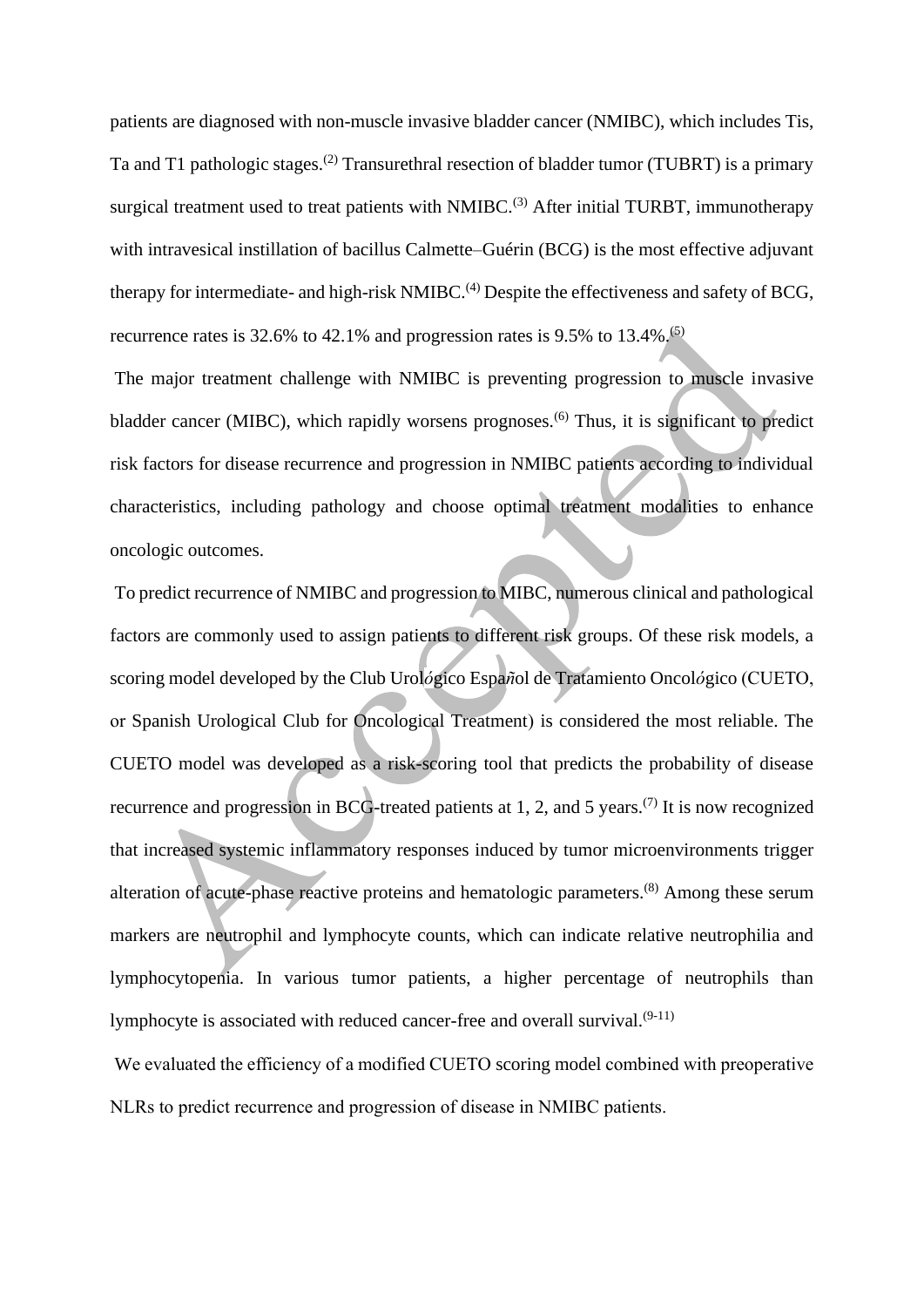#### **PATIENTS AND METHODS**

## **Ethics statement**

This study was approved by the institutional review board of Kyungpook National University, Hospital, Daegu, Republic of Korea (IRB Number KNUH 2020-03-042). The study was carried out in agreement with the applicable laws and regulations, good clinical practices, and ethical principles as described in the Declaration of Helsinki. The institutional review board of Kyungpook National University Chilgok Hospital waived because of the retrospective nature of the study.

#### **Study design**

The study was a single institution, retrospective observational trial. From August 2005 to May 2016, a total of 281 patients who underwent BCG induction therapy after complete TURBT were included in this study. They had not previously received intravesical BCG and showed no side effects of BCG or signs of recurrence during BCG therapy. All patients were diagnosed as histologically Ta or T1. A second TUR was performed 2 to 4 weeks after initial resection if a bladder tumor specimen did not include [detrusor muscle](https://www.sciencedirect.com/topics/medicine-and-dentistry/detrusor-muscle) or when a high-grade tumor was detected. Patients with only carcinoma in situ (CIS) were excluded, as were those found to have advanced bladder or ureteral tumors or non-urothelial carcinoma at the first TUR. Patients with hematologic malignance and acute or chronic infection were also excluded.

Preoperative NLR was calculated by a complete blood count with differential. Preoperative NLR was measured once at least 2 weeks before surgery. The best cut-off value of NLR was computed to be 2.29 in accordance with the receiver operating characteristic (ROC) curve. And the area under the ROC curve was 0.651 (95% CI 0.578–0.724;  $P < .001$ ) (sensitivity: 59.5%, specificity: 69.5%) (**Figure 1**).

The follow-up period of patients was calculated from the first TURBT to the last cystoscopy examination. We performed urine cytology, cystoscopy, chest X-ray, and abdominopelvic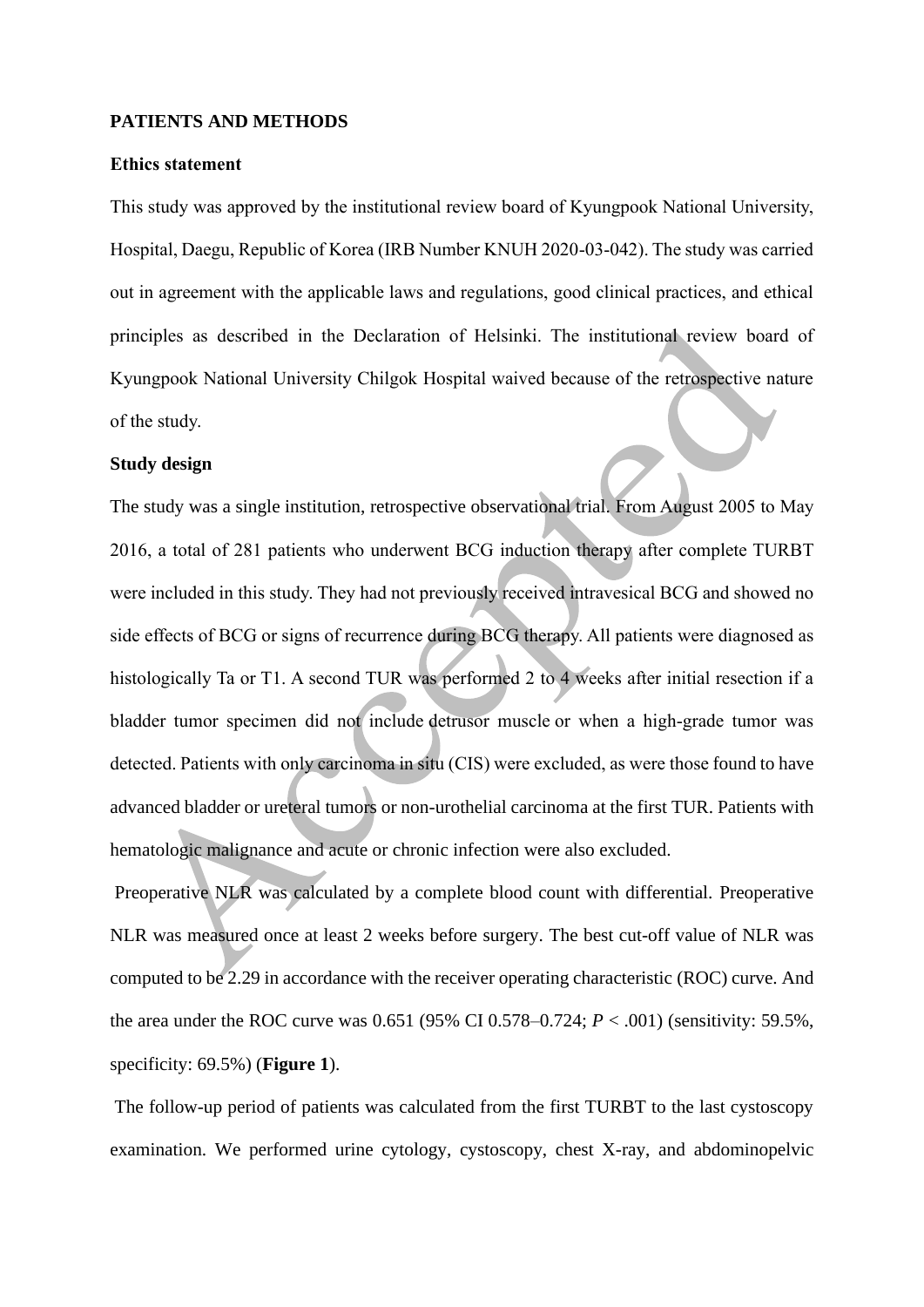computed tomography (CT) scans for follow-up study. During the first year after TURBT, follow-up study was conducted at 3, 6, and 12 months. Cystoscopy and urine cytology were performed every 6 months until 2 years after TURBT, and yearly thereafter. Imaging analyses, including chest X-ray and CT scans were examined every 6 months from 1 to 5 years, and annually thereafter.

Recurrence of disease was defined as a newly pathological confirmed bladder cancer regardless of stage after completion of BCG induction therapy. Progression of disease was defined as from Ta or T1 to stage T2 or higher disease (MIBC).

#### **Intravesical bacillus Calmette–Guérin instillation**

In all patients, BCG tice strain 12.5 mg (Oncotice) was used. A BCG suspension with 50 mL of 0.9% normal saline was instilled to the bladder via a 10 Fr urethral catheter. Patients were advised not to urination for two hours. Induction BCG therapy was initiated 2 weeks after TUR and repeated once a week for 6 weeks. We did not perform BCG maintenance therapy. There were no patients who received immediate postoperative instillation of chemotherapy.

## **Club Urol***ó***gico Espa***ñ***ol de Tratamiento Oncol***ó***gico scoring model**

Scoring tumor recurrence and progression were calculated according to the CUETO scoring model, which includes age, gender, previous recurrence status, tumor stage (2002 TNM classification) and grade, multiplicity, and concomitant CIS. In accordance with the 2004 World Health Organization (WHO) grading system, we classified tumor grades as low or high.

### **Statistical analysis**

Non-continuous variables of patient characteristics, including gender, T stage, tumor grade, concomitant CIS, size ( $\leq 3$  cm vs > 3 cm), number ( $\leq 3$  vs > 3), recurrence status and CUETO risk model (categorical) were analyzed using the chi-square test. Student's t-test was used to analyze continuous variables such as age, body mass index (BMI), CUETO risk model (noncategorical) and follow up periods. In addition, univariate and multivariate Cox regression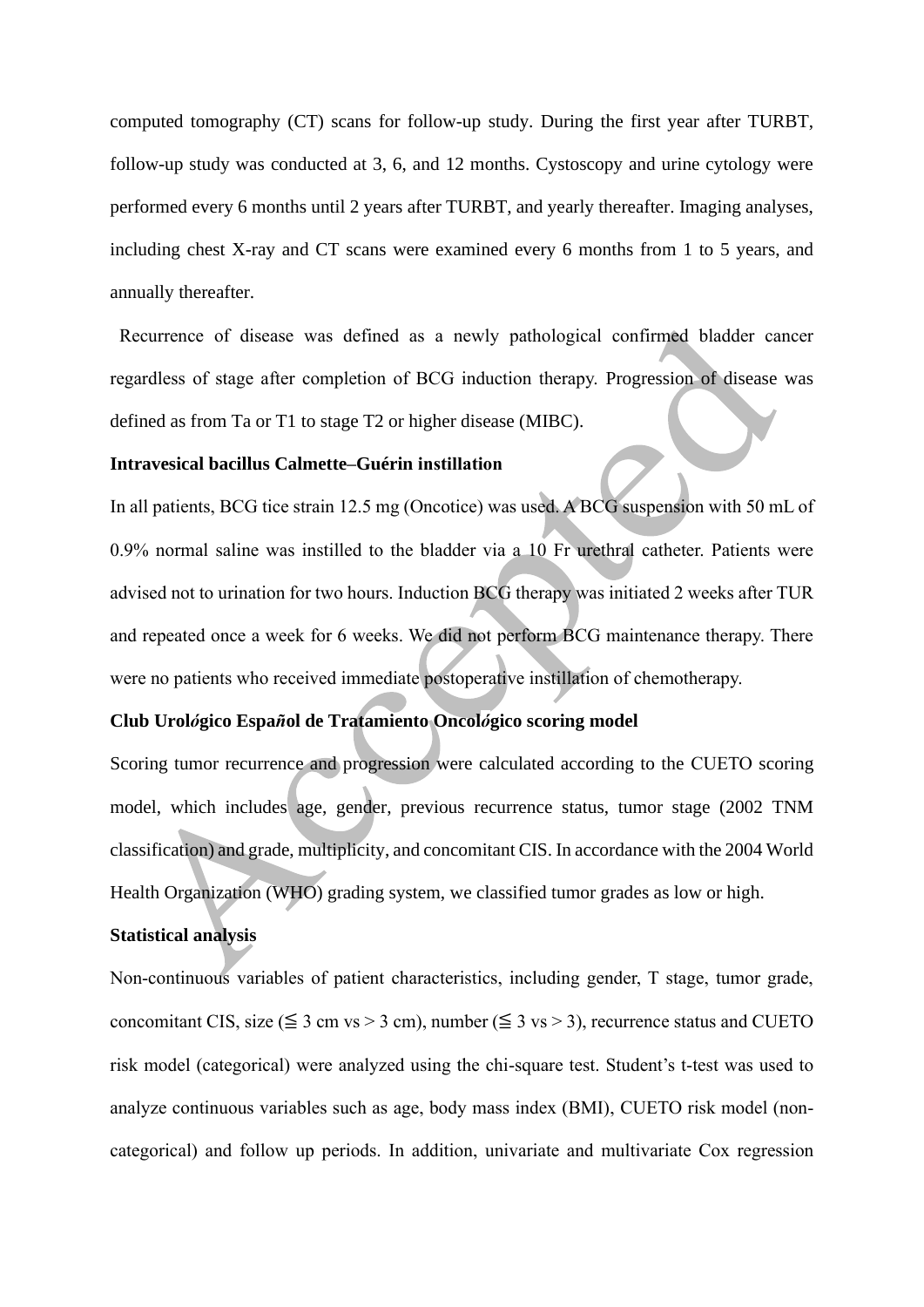model was used for analysis of tumor recurrence and progression, and Kaplan–Meier curves via a log-rank test were used for analysis of recurrence-free survival (RFS) and progressionfree survival (PFS). Statistical analysis was performed using SPSS 16.0 for Windows (SPSS Inc., Chicago, IL, USA), and a *P* value < .05 was considered statistically significant.

#### **RESULTS**

**Table 1** lists the characteristics of patients with NMIBC. A total of 173 patients had an NRL ≤ 2.29 (61.6%) and 108 (38.4%) had an NLR > 2.29. Eighty-four patients (29.9%) experienced recurrence and 14 (5.0%) showed progression after TUR followed by BCG therapy. Female patients accounted for 12.8% (36/281) of the study groups. No significant differences were evident in gender, age, BMI, and follow-up periods between the two NLR groups. There were no significant differences in tumor T stage, grade, concomitant CIS, size, number, and prior recurrence status between the two NLR groups. No significant differences were found in categorical or non-categorical CUETO scores between the two NLR groups. **Table 2** shows subgroup analysis of high risk NMIBC patients ( $n = 251$ ). High risk group was defined if any high grade tumor or CIS is present.<sup>(12)</sup> Subgroup analysis of high risk group showed the similar results to the overall group.

**Table 3** shows absolute neutrophil, lymphocyte count and NLR according to recurrence and progression. NRL was significantly higher in patients who showed recurrence or progression.

**Table 4** shows univariate and multivariate Cox proportional hazards regression model for predicting recurrence. Female gender, concomitant CIS, multiplicity  $(> 3)$  and an NLR  $> 2.29$ were independent prognostic factors for tumor recurrence (hazard ratio [HR], 2.103; 95% confidence internal [CI], 1.175–3.450; *P* = .011 / HR, 2.550; 95% CI, 1.362–4.774; *P* = .033 / HR, 2.275; 95% CI, 1.424–3.635; *P* = .009 / HR, 2.514; 95% CI, 1.657–3.483; *P* = .001, respectively).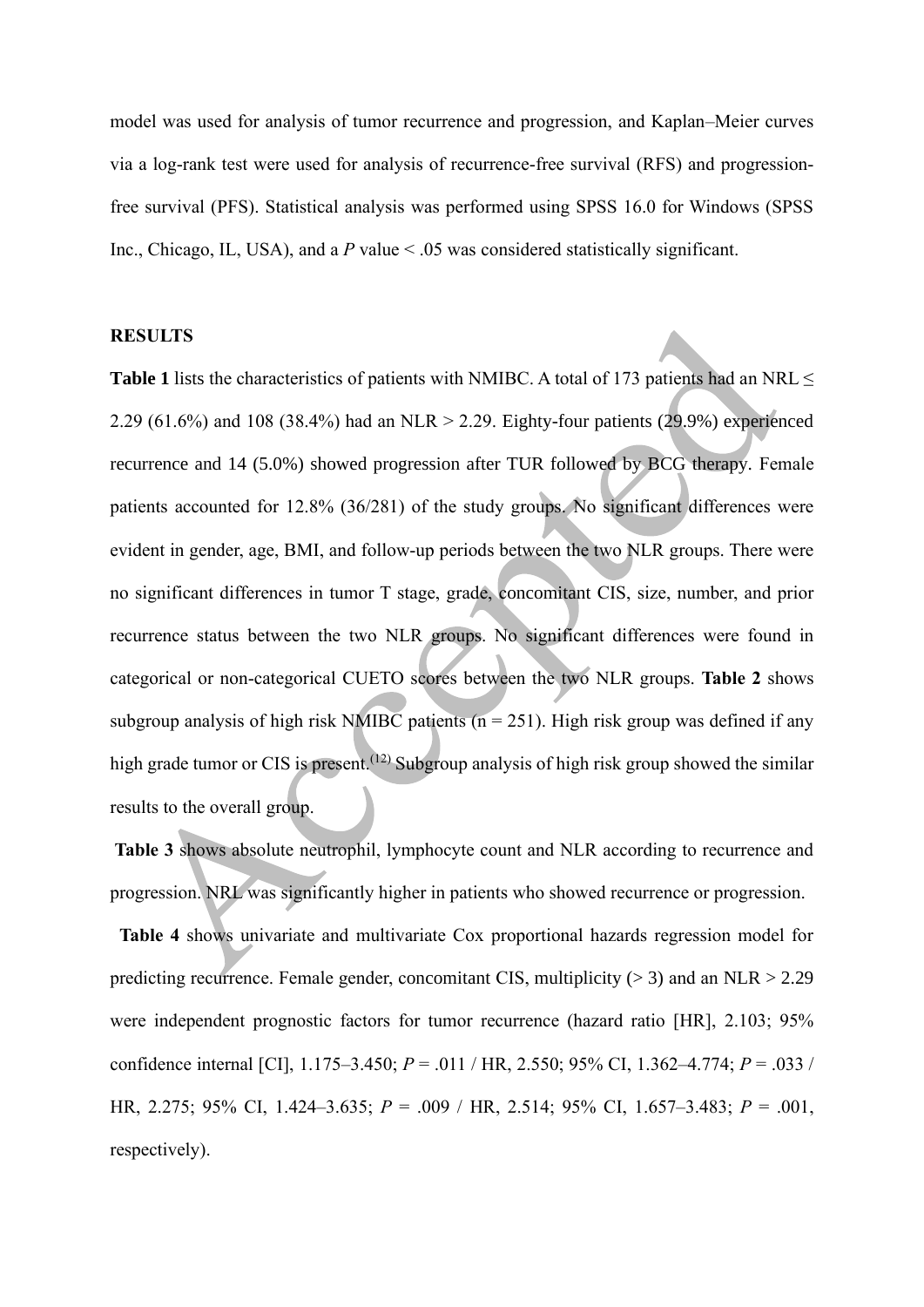**Table 5** shows univariate and multivariate Cox proportional hazards regression model for predicting progression. Concomitant CIS, prior recurrence status and an NLR >2.29 were independent prognostic factors for progression (HR, 10.254; 95% CI, 2.919–36.018; *P* < .001 / HR, 8.628; 95% CI, 2.446–30.437; *P* = .041 / HR, 6.119; 95% CI, 1.975–21.622; *P* = .008, respectively).

Kaplan–Meier curve analyses with a log-rank test are shown in **Figure 2**, **3**, and **4**. A high NLR (> 2.29) were associated with significantly low RFS and PFS (*P* < .001, *P* = .002) (**Figure 2**). A high CUETO was associated with a significantly low RFS ( $P < .001$ ), but there was no significant association between CUETO scores and PFS (*P* = .423) (**Figure 3**). After combining NLRs (cutoff value = 2.29) and CUETO scoring (cut-off value = 7), the modified risk model showed that high NLR and CUETO scores were significantly associated with low RFS and PFS  $(P < .001, P = .002)$  (Figure 4).

#### **DISCUSSION**

This study identified NLR as a significant factor for predicting tumor recurrence and progression, and inclusion of preoperative NLR enhanced the accuracy of the CUETO model to predict progression in patients with NMIBC.

In the early stages, NMIBC is not life-threatening, but it will recur in more than half of patients and progress from 10% to 20% to MIBC.<sup> $(13)$ </sup> Although numerous efforts have been made to predict and prevent tumor recurrence and progression, the exact characteristics of NMIBC are unknown due to its heterogeneity.

The European Organization for Research and Treatment of Cancer (EORTC) has developed a simple scoring system that uses information such as tumor size and number, prior recurrence rate, stage, and concomitant CIS and WHO grade based on data of 2596 patients with NMIBC, to predict the risk of relapse and progression.<sup> $(14)$ </sup> The CUETO scoring model was created to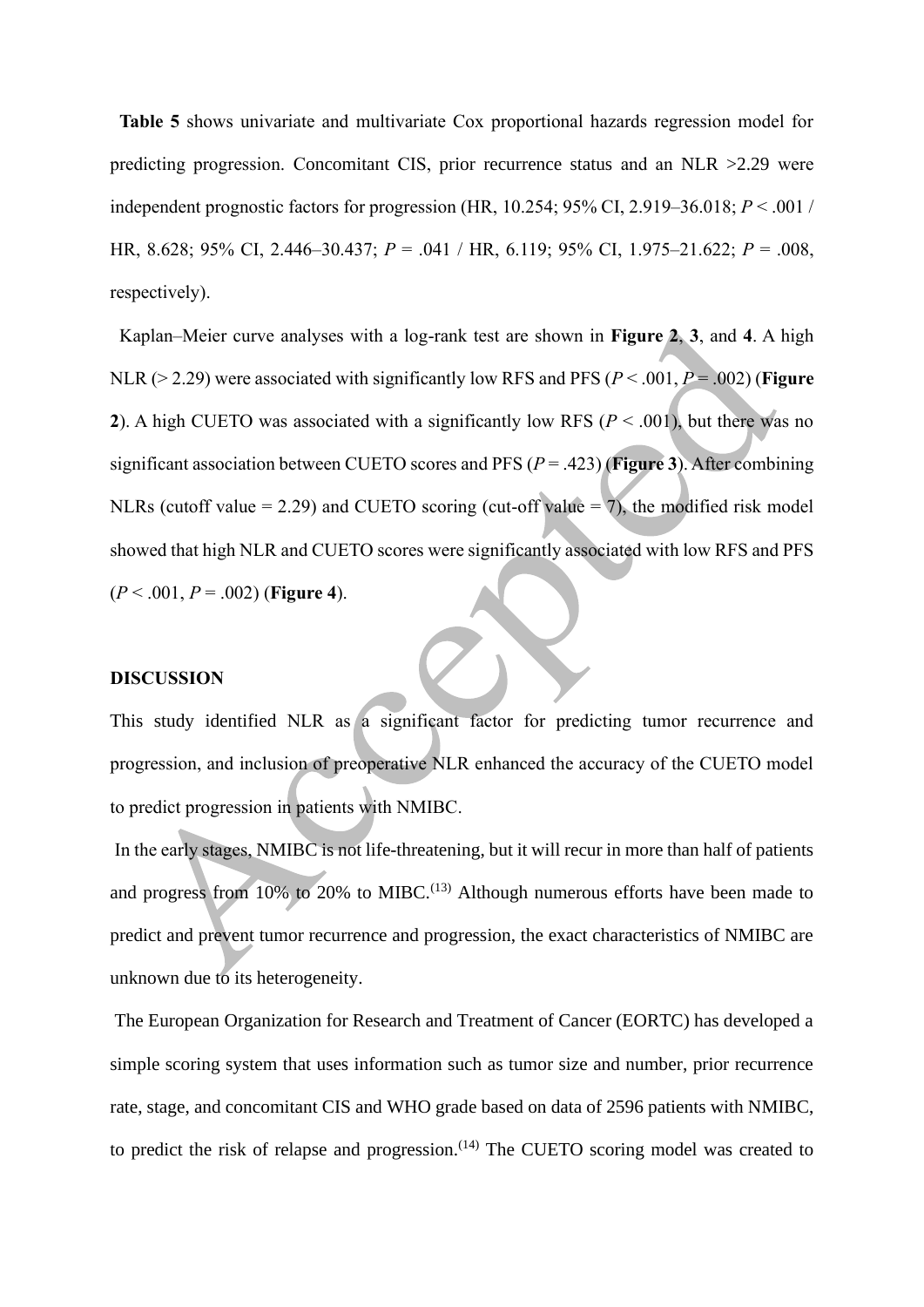compensate for the EORTC with low rates of BCG treatment, using information from 1062 patients who received BCG treatment.<sup> $(7)$ </sup> Compared to EORTC, where most of the 78% patients received intravesical chemotherapy, all patients in the CUETO study received BCG instillation, and 15% of them received mitomycin C.

Intravesical instillation of BCG is a standard treatment for CIS and an adjuvant option for T1 and higher-grade Ta bladder tumors after TUR.<sup>(15)</sup> The CUETO model is thought to be more suitable for patients treated with BCG. In this study, as with the CUETO study, we included patients who completed 6 BCG instillations. However, compared with the CUETO scoring model, only female gender, concomitant CIS, multiplicity  $(> 3)$ , and prior recurrence status were significant factors for predicting tumor recurrence (all  $P \le 0.05$ ). About tumor progression, only concomitant CIS and prior recurrence status were significant factors (all  $P < .05$ ). A Kaplan–Meier curve analysis demonstrated that the CUETO score was associated with RFS (*P*  $<$  0.05), but not with PFS ( $P = 0.423$ ). We therefore decided to add the NLR ratio to the CUETO scoring model if inclusion of an NLR would enhance the predictability of CUETO scoring.

Preoperative NLR has proven to be a useful marker and a high NLR has been linked to higher tumor stages and adverse oncologic outcomes in numerous cancers, including not only the gastrointestinal cancer but genitourinary tract cancer, such as urothelial carcinoma of the bladder.<sup>(16-19)</sup> Although the pathophysiology is not understood clearly, relative neutrophilia may increase inflammatory markers that include proangiogenic factors, growth factors, proteases, and antiapoptotic markers, which facilitate tumor growth and progression.<sup> $(20)$ </sup> In addition, lymphocytopenia may destroy cell-mediated immune responses and therefore worsen prognoses.(21) In bladder tumors, several previous studies have evaluated the predictive value of NLRs<sup> $(22)$ </sup>; most focused on MIBC and were conducted mainly on patients who underwent radical cystectomy.(23-26) In 2014, Viers et al. evaluated 899 patients who underwent radical cystectomy without neo-adjuvant chemotherapy and who had a preoperative NLR. An elevated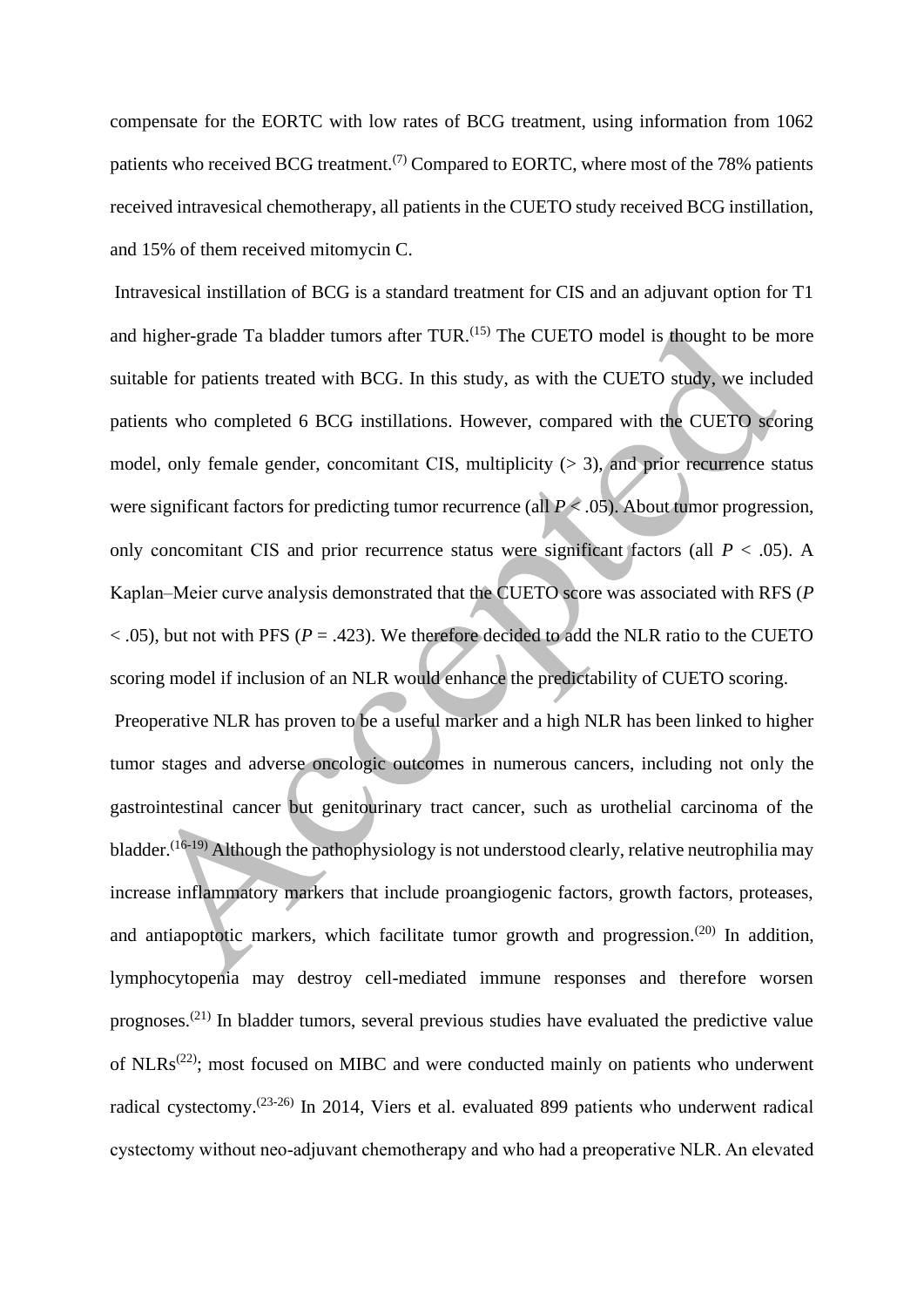preoperative NLR  $(> 2.7)$  was associated with a significantly higher risk of a locally advanced disease as well as subsequent disease recurrence and cancer-specific and all-cause mortality. In 2012, Can et al. demonstrated that among 80 NMIBC patients and 102 patients with MIBC, an  $NLR$  > 2.57 was a predictor of invasive urothelial carcinoma. According to a 2014 study by Potretzke et al., among 102 consecutive patients undergoing radical cystectomy, NLR was significantly related to pathologic tumor staging and to upstaging of non-organ confined disease  $(\geq pT3)$ . Similarly, Krane et al. reported that, among 68 consecutive cases of radical cystectomy for MIBC, an NLR > 2.5 was associated with poor overall and cancer-specific survival, suggesting that such patients may benefit from neo-adjuvant chemotherapy.

When focusing on NMIBC, several trials<sup>(8,16,27,28)</sup> evaluated the predictive value of the NLR. In 2015, Mano et al. revealed that an  $NLR > 2.41$  was an independent predictor of disease progression and recurrence in 107 patients with NMIBC treated with TUR. According to Favilla et al.'s study in 2016, an NLR  $\geq$  3 was associated with worse disease recurrence (HR, 2.84; *P* < .01) in 178 patients with Ta or T1 bladder tumor who underwent TUR. The 5-year RFS was 49% and 62% in patients with an NLR  $\geq$  3 and  $\leq$  3 (*P*  $\leq$  .01). A prospective study of Albayrak et al. in 2016 found that a higher NLR was associated with recurrence and progression of Ta or Ta bladder tumors, although, and in contrast with the finding of previous studies, a significant relationship with NLR was lost after correcting for age. Another prospective trial by Getzler et al. in 2018 demonstrated that an NLR  $> 2.5$  was a significant predictor of disease recurrence and a worse RFS in 113 patients with NMIBC, particularly those treated with BCG. As with the studies described above, we found that an  $NLR > 2.29$  was associated with higher tumor recurrence (HR, 2.451; 95% CI, 1.567–3.834; *P* < .001) and tumor progression (HR, 5.911; 95% CI, 1.579–22.126;  $P = .008$ ) according to a multivariate Cox proportional hazards regression model. Kaplan–Meier curve analysis showed that an NLR > 2.29 showed significantly low RFS and PFS ( $P < .001$  and  $< .002$ , respectively). However, the four studies mentioned above were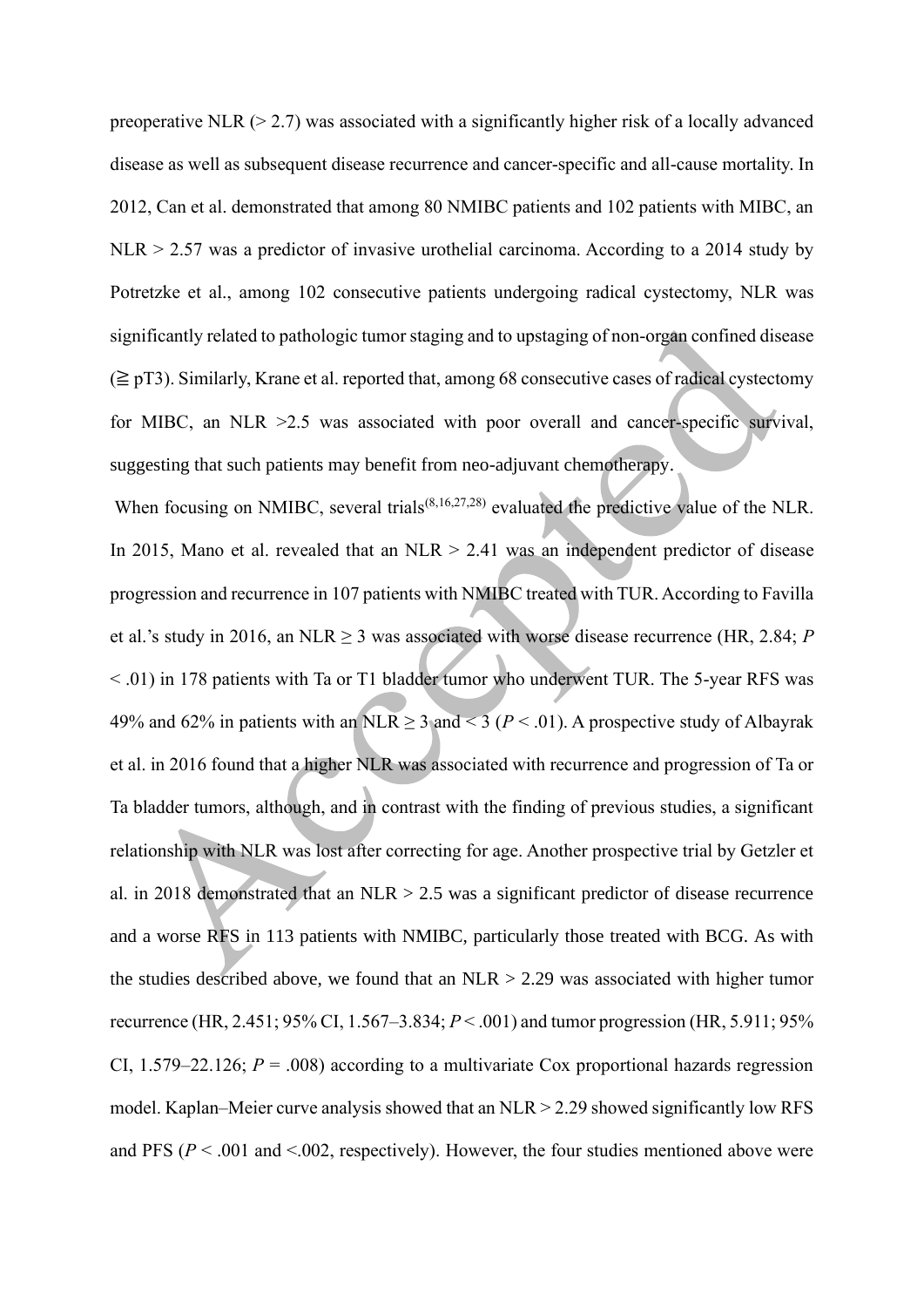not restricted to patients treated with BCG.

When narrowing the scope of predictive values of NLRs in all BCG treated patients, Racioppi et al.  $(2019)^{(29)}$  evaluated whether an NLR ratio can predict the response to BCG in high-risk NMIBC patients. One hundred consecutive patients with newly diagnosed high-risk NMIBC were analyzed retrospectively. All received an induction course of intravesical immunotherapy with BCG followed by a maintenance course for at least a year. Forty-eight patients underwent radical cystectomy for high-grade recurrence or progression to muscle invasive disease (BCG non-responder group). The mean NLR was  $2.61 \pm 0.77$  in the BCG responder group and 3.65  $\pm$  1.16 in the BCG non-responder group ( $P = .01$ ). The NLR was associated with both recurrence  $(P = .01)$  and progression  $(P = .01)$ . A Kaplan–Meier analysis with a log-rank test showed statistically significant differences between the curves for an NLR < 3 and an NLR  $\geq$  3 ( $P$  < .05). Based on the ability of the NLR to predict tumor recurrence and progression, we added the NLR to the CUETO scoring model. Using the CUETO scoring model alone, a significant association was observed with low RFS  $(P < .001)$ , but not with PFS  $(P = .423)$  (**Figure 2**). However, after combining the NLR (cut-off value 2.29) and CUETO scoring model (cut-off value 7), the resulting modified risk model showed that a high NLR and high CUETO score were significantly associated with both low RFS and PFS (*P* < .001 and *P* = .002, respectively) (**Figure 3**). Other combined risk models have been shown to enhance the predictability of each risk model.<sup>(8,21)</sup> Getzler et al. provided statistical evidence that an NLR  $>$  2.5 may improve the predictive power of an EORTC score when the two are calculated together. In 2019, Aydin et al. evaluated the correlation between NLR and EORTC recurrence and progression scores. They reported that as the NLR increased, recurrence  $(P < .001)$  and progression  $(P = .034)$  scores increased significantly. Nevertheless, this study is the first to analyze the prognostic significance of the NLR and its synergic relation with the CUETO scoring model in patients with NMIBC after intravesical BCG instillation. Furthermore, interestingly, there were no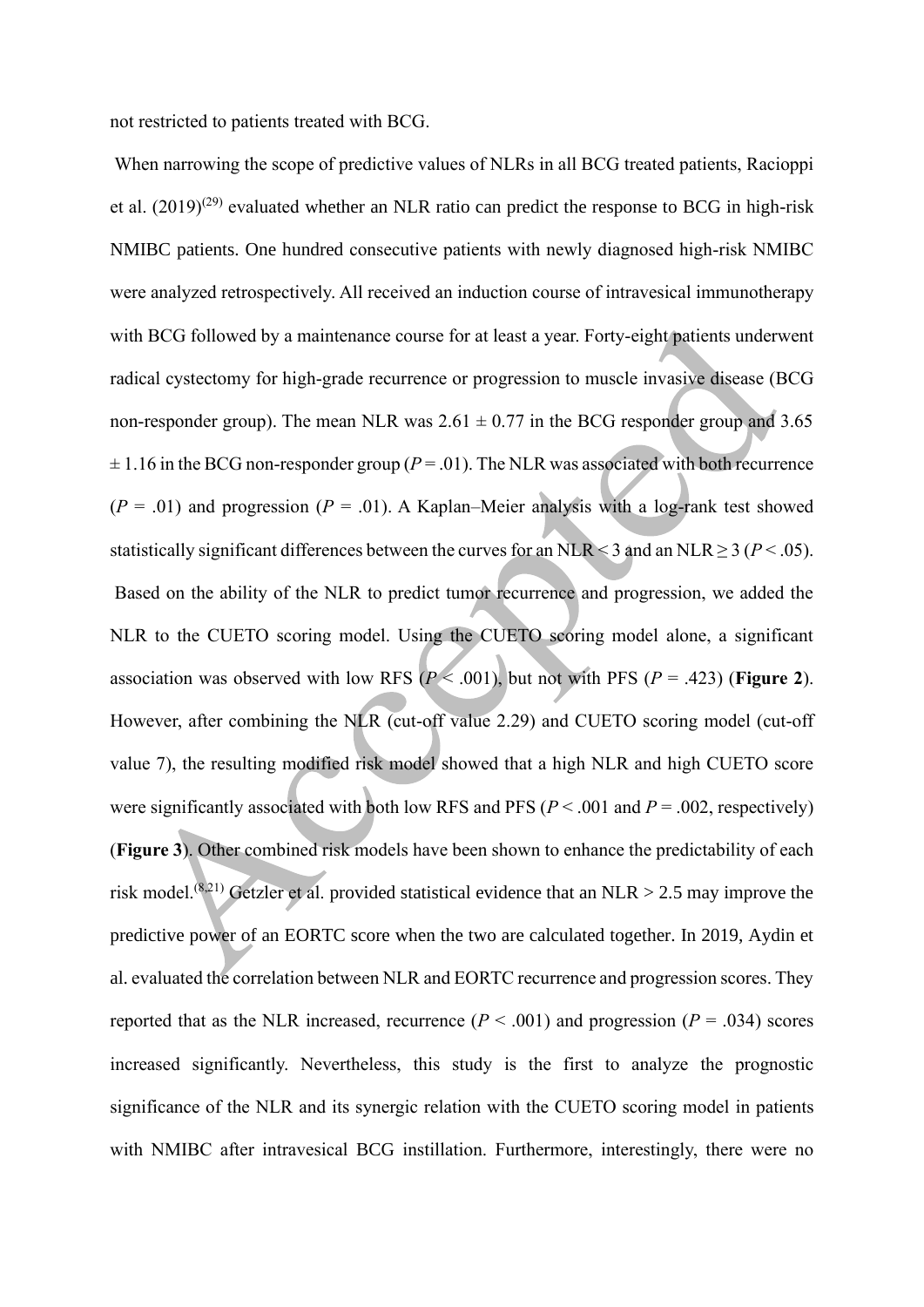differences in the clinical and pathological findings between the two NLR groups. And this highlights that the biological properties of tumor cells may be very different from the pathological and anatomical characteristics of the tumor. As such patients within a specific pathological classification may have differing prognosis due to differing biological properties such as the degree of immune dysfunction.

There were several limitations to be considered in this study. First, it was based on a retrospective analysis of the records of patients treated at a single institution with unavoidable selection biases. Small numbers and heterogeneous patients are also weak points. It should also be noted that in many previous studies, various NLR cut-off values were evaluated and utilized.<sup>(30)</sup> Each study's results should be interpreted carefully. Because the idealized and generalized NLR have not yet been established, each study selected cut-off values with different sensitivities and specificities. Furthermore, the main limitation concerning NLRs is the volatile counts of neutrophils and lymphocytes. Although we excluded patients with hematologic malignances and acute or chronic infections, it is possible that individual chronic medications, herbs, or antibiotics affected the NLR value. As the NLR is a dynamic parameter (unlike standard pathological parameters), the dynamic changes of NLR after various treatments of bladder cancer may be important in the clinical day-to-day management of patients. Few studies have been reported on the NLR measured after TURBT or BCG instillation, therefore, studies comparing NLR before and after treatment of bladder cancer or optimal timing of NLR determination are also essential, either. A prospective study with a larger cohort is required to solidify the place of NLR in predicting disease recurrence and progression in patients with NMIBC in the future.

### **CONCLUSIONS**

Our study showed that in patients with NMIBC, the NLR was identified as a significant factor for predicting tumor recurrence and progression. Furthermore, inclusion of a preoperative NLR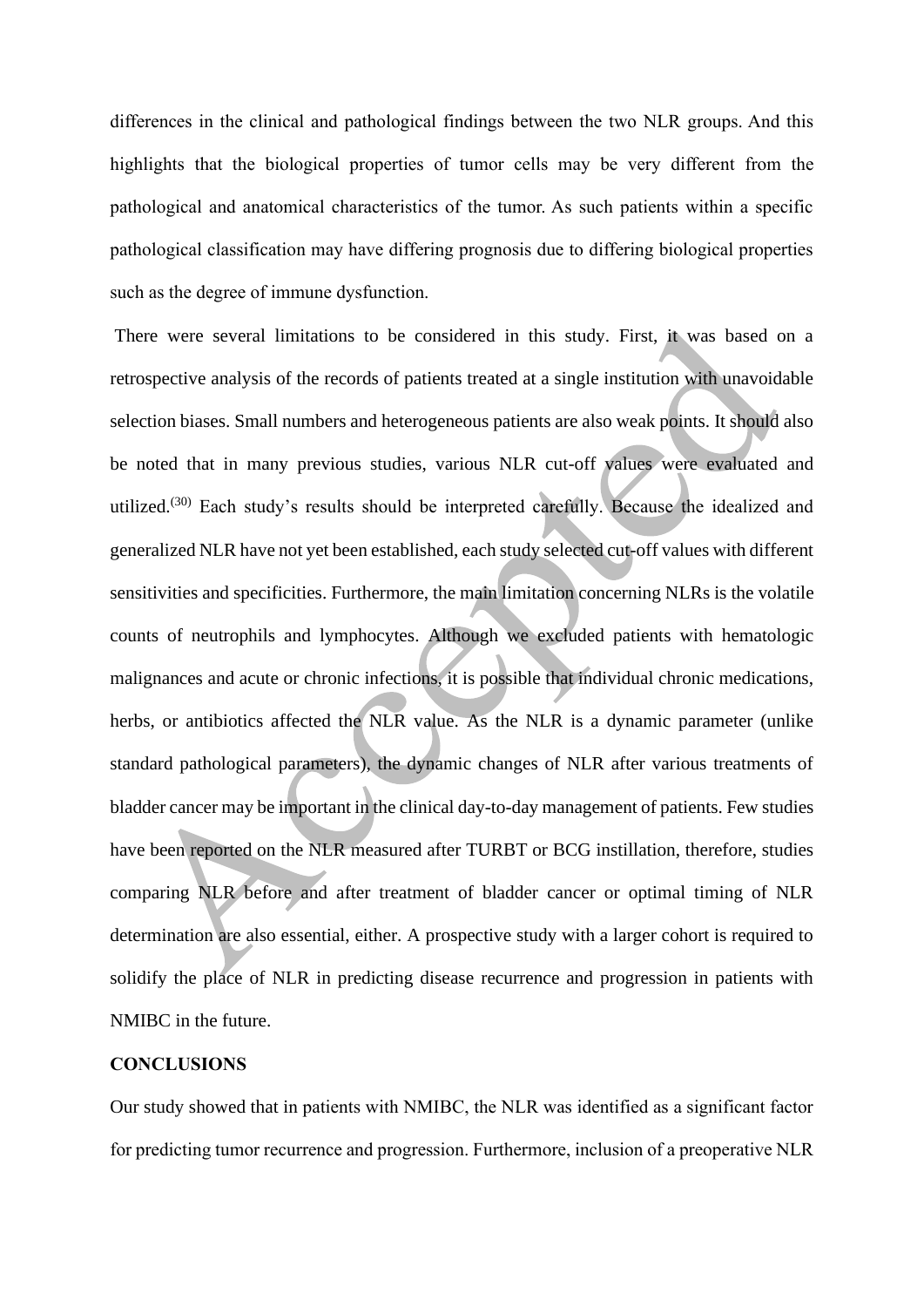enhanced the accuracy of the CUETO model to predict disease progression. NLR is promising and inexpensive hematologic biomarker which can be applied to clinical decision making and estimation of oncologic outcomes in the bladder cancer patients. We therefore recommend that patients with a high NLR receive more aggressive management.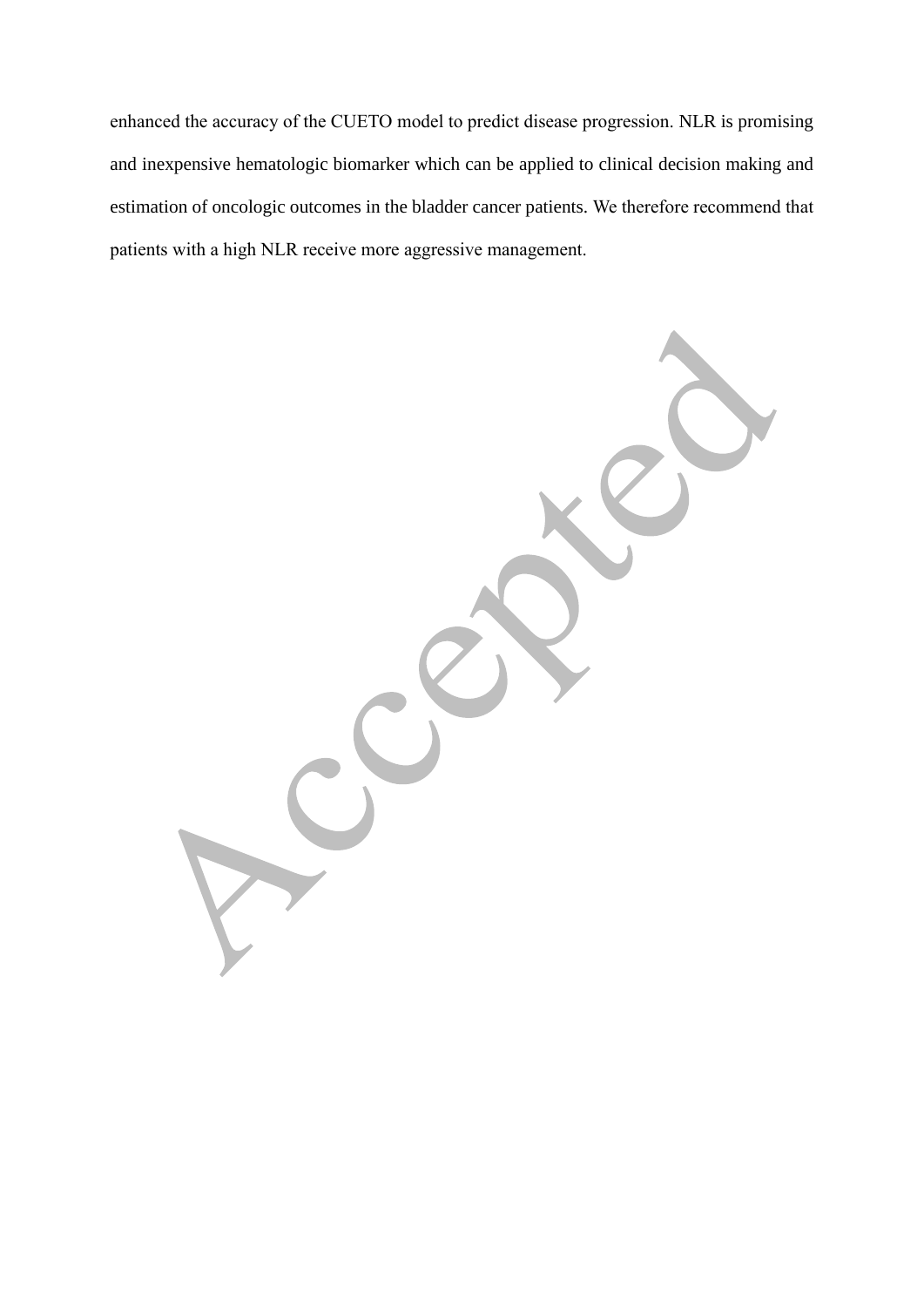## **Acknowledgements**

This research was supported by the Basic Science Research Program through the National Research Foundation of Korea (NRF), and was funded by the Korean Government (MSIT) (2016R1C1B1011180), (2019R1H1A1079839), (2019R1F1A1044473), (2019R1A2C1004046), (2018R1C1B5040264), (2020R1A2B5B03002344) and (2020R1I1A3071568).

### **CONFLICT OF INTERESTS**

None of the authors has any personal or financial conflict of interest.

## **Abbreviations**

BMI: body mass index

CIS: carcinoma in situ

CT: computed tomography

CUETO: Club Urológico Español de Tratamiento Oncológico

EORTC: European Organization for Research and Treatment of Cancer

MIBC: muscle invasive bladder cancer

NLR: neutrophil-to-lymphocyte ratio

NMIBC: nNon-muscle invasive bladder cancer

PFS: progression-free survival

RFS: recurrence-free survival

WHO: World Health Organization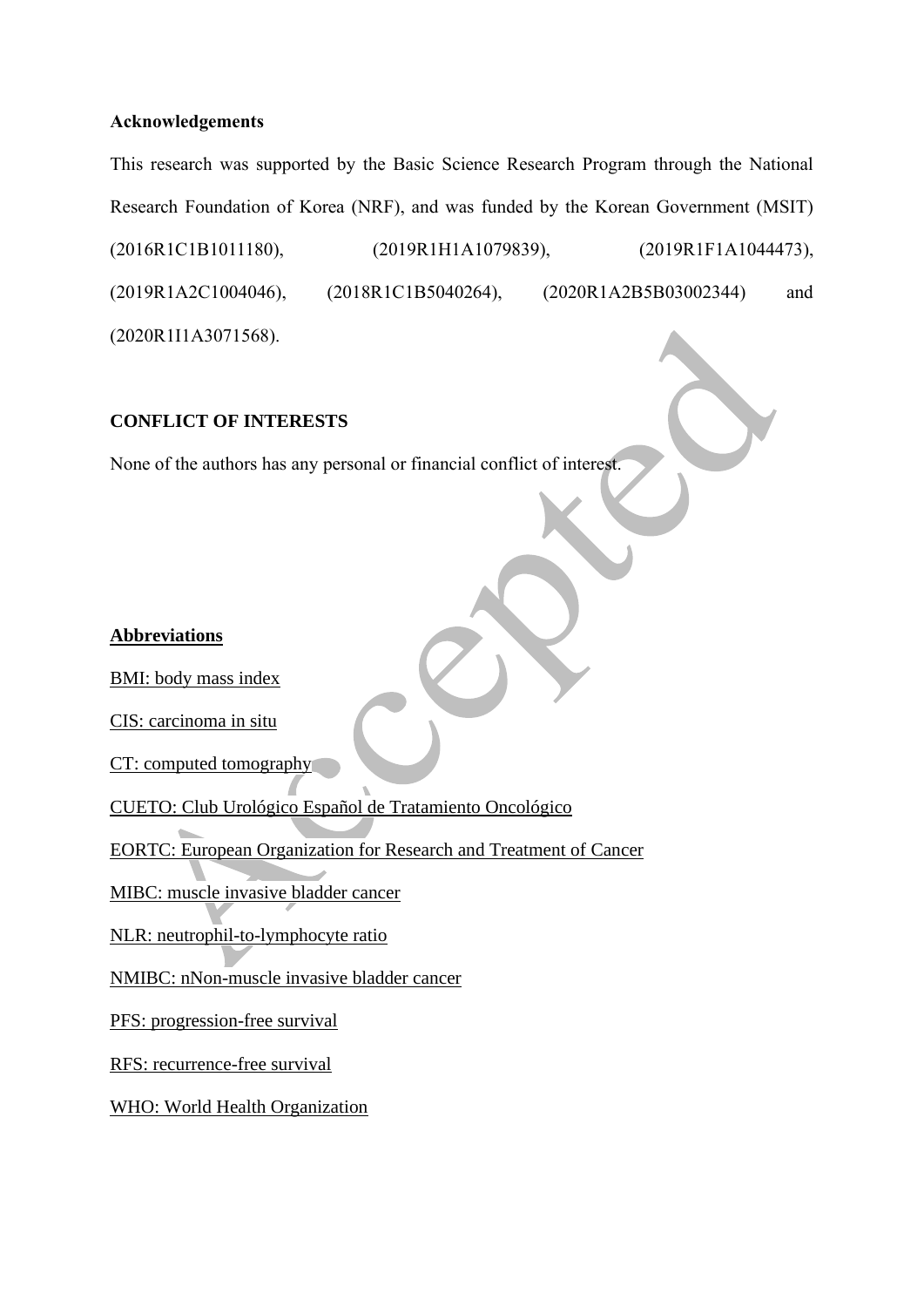#### **REFERENCES**

- 1. Ferlay J, Soerjomataram I, Dikshit R, et al. Cancer incidence and mortality worldwide: sources, methods and major patterns in GLOBOCAN 2012. Int J Cancer. 2015;136:E359-86.
- 2. Babjuk M, Burger M, Zigeuner R, et al. EAU guidelines on non-muscle-invasive urothelial carcinoma of the bladder: update 2013. Eur Urol. 2013;64:639-53.
- 3. Babjuk M, Bohle A, Burger M, et al. EAU Guidelines on Non-Muscle-invasive Urothelial Carcinoma of the Bladder: Update 2016. Eur Urol. 2017;71:447-61.
- 4. Malmstrom PU, Sylvester RJ, Crawford DE, et al. An individual patient data metaanalysis of the long-term outcome of randomised studies comparing intravesical mitomycin C versus bacillus Calmette-Guerin for non-muscle-invasive bladder cancer. Eur Urol. 2009;56:247-56.
- 5. Cambier S, Sylvester RJ, Collette L, et al. EORTC Nomograms and Risk Groups for Predicting Recurrence, Progression, and Disease-specific and Overall Survival in Non-Muscle-invasive Stage Ta-T1 Urothelial Bladder Cancer Patients Treated with 1-3 Years of Maintenance Bacillus Calmette-Guerin. Eur Urol. 2016;69:60-9.
- 6. Hidas G, Pode D, Shapiro A, et al. The natural history of secondary muscle-invasive bladder cancer. BMC Urol. 2013;13:23.
- 7. Fernandez-Gomez J, Madero R, Solsona E, et al. Predicting nonmuscle invasive bladder cancer recurrence and progression in patients treated with bacillus Calmette-Guerin: the CUETO scoring model. J Urol. 2009;182:2195-203.
- 8. Getzler I, Bahouth Z, Nativ O, Rubinstein J, Halachmi S. Preoperative neutrophil to lymphocyte ratio improves recurrence prediction of non-muscle invasive bladder cancer. BMC Urol. 2018;18:90.
- 9. Lee BS, Lee SH, Son JH, et al. Neutrophil-lymphocyte ratio predicts survival in patients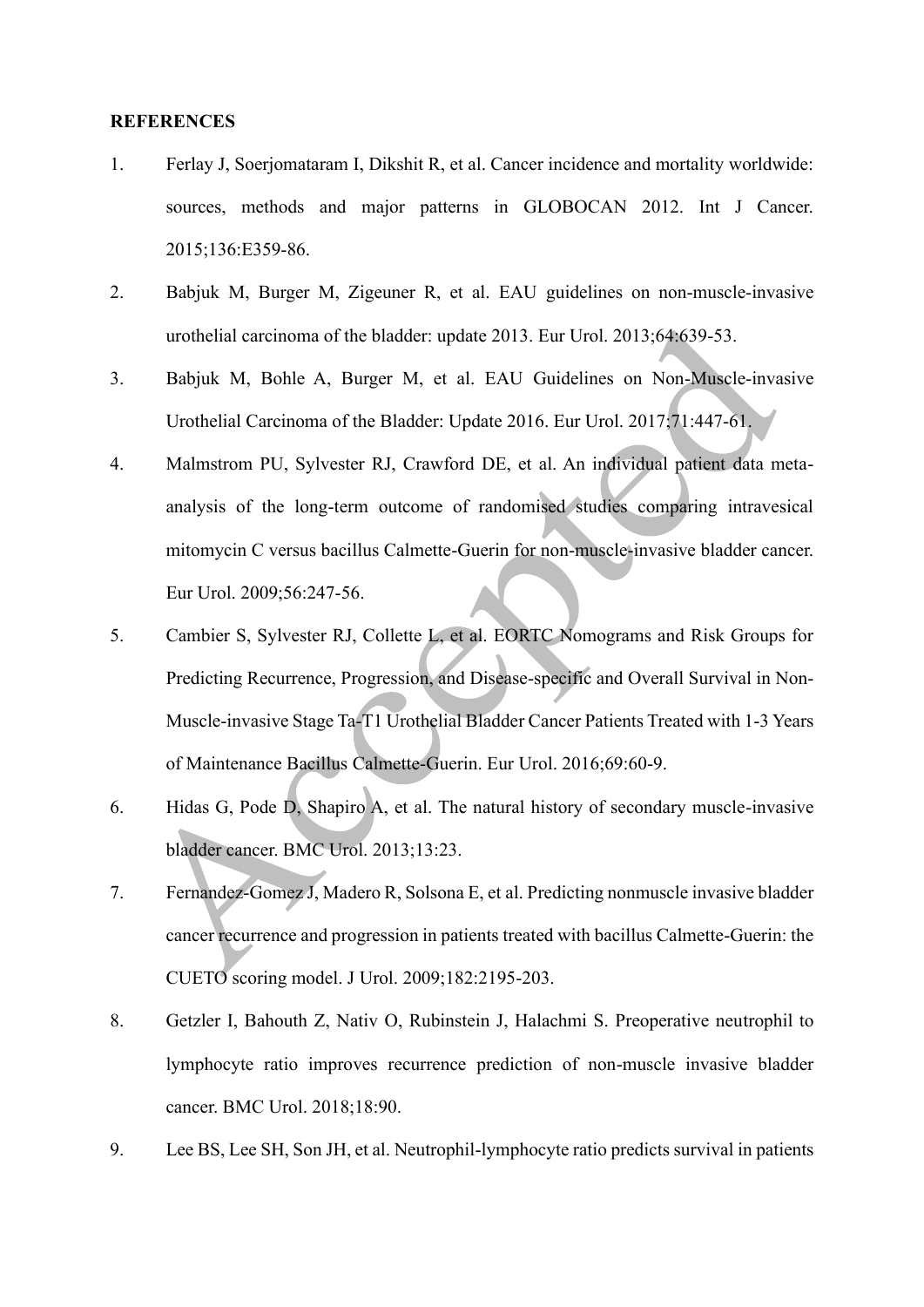with advanced cholangiocarcinoma on chemotherapy. Cancer Immunol Immunother. 2016;65:141-50.

- 10. Viers BR, Thompson RH, Boorjian SA, Lohse CM, Leibovich BC, Tollefson MK. Preoperative neutrophil-lymphocyte ratio predicts death among patients with localized clear cell renal carcinoma undergoing nephrectomy. Urol Oncol. 2014;32:1277-84.
- 11. Ceylan C, Doluoglu OG, Keles I, et al. Importance of the neutrophil-to-lymphocyte ratio in muscle-invasive and non-muscle invasive bladder tumors. Urologia. 2014;81:120-4.
- 12. Babjuk M, Burger M, Comperat EM, et al. European Association of Urology Guidelines on Non-muscle-invasive Bladder Cancer (TaT1 and Carcinoma In Situ) - 2019 Update. Eur Urol. 2019;76:639-57.
- 13. Donat SM. Evaluation and follow-up strategies for superficial bladder cancer. Urol Clin North Am. 2003;30:765-76.
- 14. Sylvester RJ, van der Meijden APM, Oosterlinck W, et al. Predicting recurrence and progression in individual patients with stage Ta T1 bladder cancer using EORTC risk tables: A combined analysis of 2596 patients from seven EORTC trials. Eur Urol. 2006;49:466-77.
- 15. Lamm DL, Blumenstein BA, Crawford ED, et al. A randomized trial of intravesical doxorubicin and immunotherapy with bacille Calmette-Guerin for transitional-cell carcinoma of the bladder. N Engl J Med. 1991;325:1205-9.
- 16. Mano R, Baniel J, Shoshany O, et al. Neutrophil-to-lymphocyte ratio predicts progression and recurrence of non-muscle-invasive bladder cancer. Urol Oncol. 2015;33.
- 17. Chua W, Charles KA, Baracos VE, Clarke SJ. Neutrophil/lymphocyte ratio predicts chemotherapy outcomes in patients with advanced colorectal cancer. Br J Cancer. 2011;104:1288-95.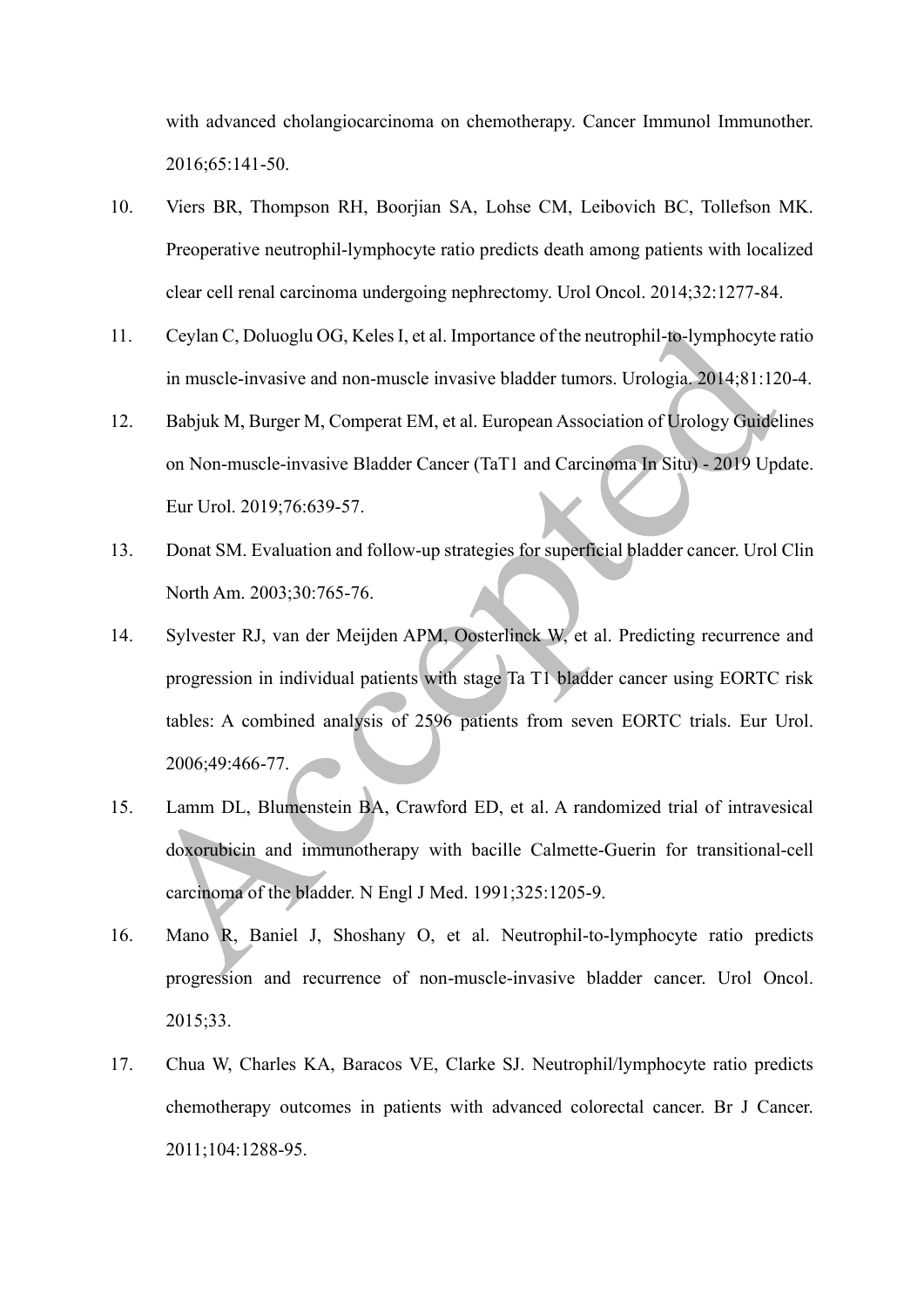- 18. Ku JH, Kang M, Kim HS, Jeong CW, Kwak C, Kim HH. The prognostic value of pretreatment of systemic inflammatory responses in patients with urothelial carcinoma undergoing radical cystectomy. Br J Cancer. 2015;112:461-7.
- 19. Paramanathan A, Saxena A, Morris DL. A systematic review and meta-analysis on the impact of pre-operative neutrophil lymphocyte ratio on long term outcomes after curative intent resection of solid tumours. Surg Oncol. 2014;23:31-9.
- 20. Mantovani A, Allavena P, Sica A, Balkwill F. Cancer-related inflammation. Nature. 2008;454:436-44.
- 21. Aydin M, Bitkin A, Kadihasanoglu M, et al. Correlation of neutrophil-lymphocyte ratio and risk scores in non-muscle invasive bladder cancer. Actas Urol Esp. 2019;43:503-8.
- 22. Zhang LH, Li LQ, Liu JX, et al. Meta-analysis of multiple hematological biomarkers as prognostic predictors of survival in bladder cancer. Medicine. 2020;99.
- 23. Viers BR, Boorjian SA, Frank I, et al. Pretreatment Neutrophil-to-Lymphocyte Ratio Is Associated with Advanced Pathologic Tumor Stage and Increased Cancer-specific Mortality Among Patients with Urothelial Carcinoma of the Bladder Undergoing Radical Cystectomy. Eur Urol. 2014;66:1157-64.
- 24. Can C, Baseskioglu B, Yilmaz M, Colak E, Ozen A, Yenilmez A. Pretreatment Parameters Obtained from Peripheral Blood Sample Predicts Invasiveness of Bladder Carcinoma. Urol Int. 2012;89:468-72.
- 25. Potretzke A, Hillman L, Wong K, et al. NLR is predictive of upstaging at the time of radical cystectomy for patients with urothelial carcinoma of the bladder. Urol Oncol. 2014;32:631-6.
- 26. Krane LS, Richards KA, Kader AK, Davis R, Balaji KC, Hemal AK. Preoperative Neutrophil/Lymphocyte Ratio Predicts Overall Survival and Extravesical Disease in Patients Undergoing Radical Cystectomy. J Endourol. 2013;27:1046-50.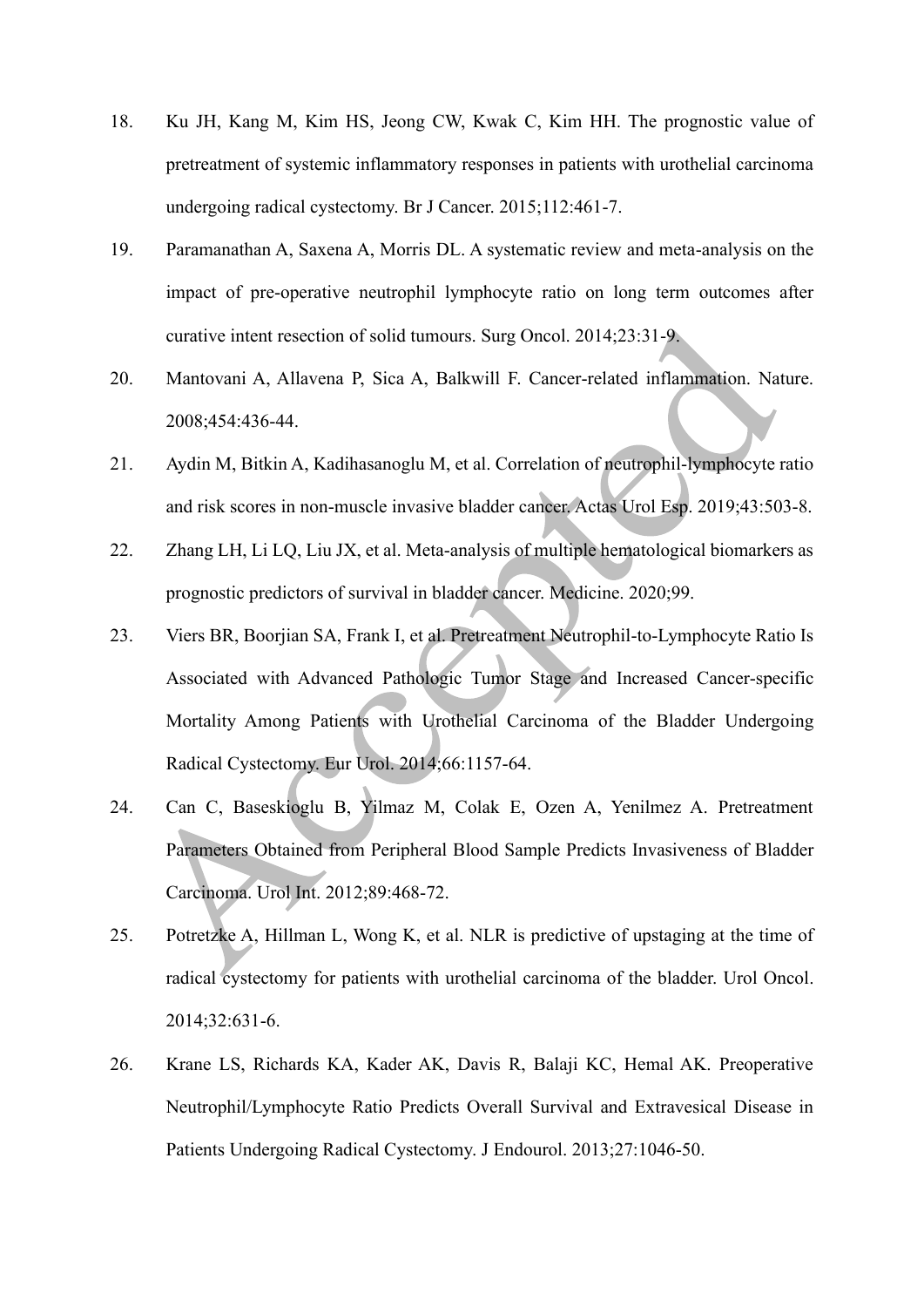- 27. Favilla V, Castelli T, Urzi D, et al. Neutrophil to lymphocyte ratio, a biomarker in nonmuscle invasive bladder cancer: a single-institutional longitudinal study. Int Braz J Urol. 2016;42:685-93.
- 28. Albayrak S, Zengin K, Tanik S, et al. Can the neutrophil-to-lymphocyte ratio be used to predict recurrence and progression of non-muscle-invasive bladder cancer? Kaohsiung J Med Sci. 2016;32:327-33.
- 29. Racioppi M, Di Gianfrancesco L, Ragonese M, Palermo G, Sacco E, Bassi PF. Can Neutrophil-to-Lymphocyte ratio predict the response to BCG in high-risk non muscle invasive bladder cancer? International Braz J Urol. 2019;45:315-24.
- 30. Marchioni M, Primiceri G, Ingrosso M, et al. The Clinical Use of the Neutrophil to Lymphocyte Ratio (NLR) in Urothelial Cancer: A Systematic Review. Clin Genitourin Cancer. 2016;14:473-84.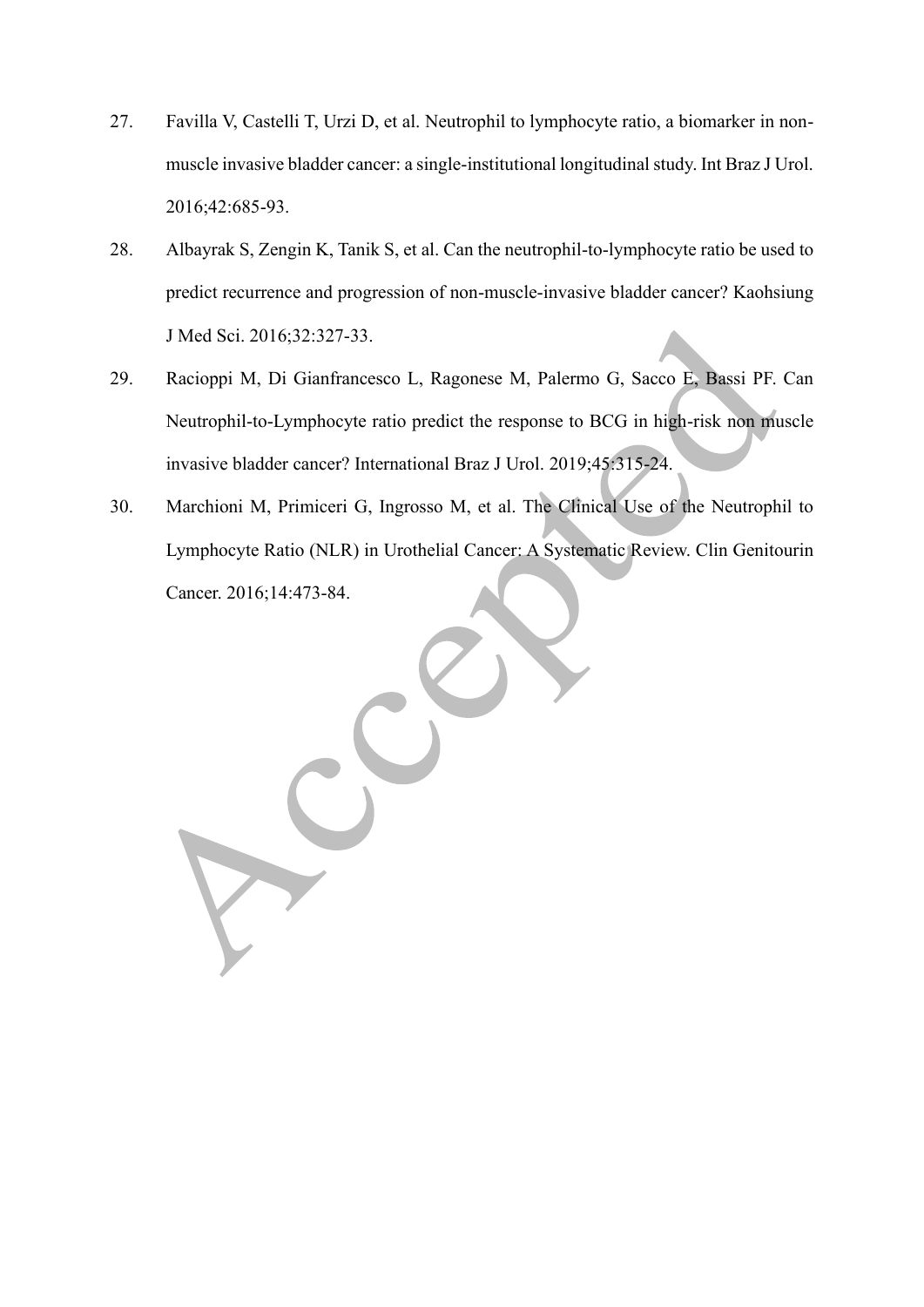|                                  | Total             | $NLR \leq 2.29$   | NLR > 2.29        |             |
|----------------------------------|-------------------|-------------------|-------------------|-------------|
|                                  | $n = 281$         | $n = 173$         | $n = 108$         | $P$ -value  |
| Recurrence                       | 84 (29.9%)        | 35 (20.2%)        | 49 (45.4)         | ${}< 0.001$ |
| Progression                      | $14(5.0\%)$       | $3(1.7\%)$        | $11(10.2\%)$      | 0.002       |
| Gender                           |                   |                   |                   | 0.952       |
| Male                             | 245 (87.2%)       | 151 (87.3%)       | 94 (87.0%)        |             |
| Female                           | $36(12.8\%)$      | 22(12.7%)         | $14(13.0\%)$      |             |
| Age, years                       | $67.38 \pm 10.58$ | $68.00 \pm 9.87$  | $66.40 \pm 11.60$ | 0.218       |
| Age, categorical                 |                   |                   |                   | 0.340       |
| <60                              | 63 $(22.4\%)$     | 34 (19.7%)        | 29 (26.9%)        |             |
| $60 \sim 70$                     | 98 (34.9%)        | 64 (37.0%)        | 34 (31.5%)        |             |
| > 70                             | 120(42.7%)        | 75 (43.4%)        | 45 (41.7%)        |             |
| Body mass index, $\text{kg/m}^2$ | $23.88 \pm 3.37$  | $23.94 \pm 3.07$  | $23.79 \pm 3.81$  | 0.727       |
| Follow-up periods, months        | $46.65 \pm 20.80$ | $45.25 \pm 19.14$ | $48.89 \pm 23.13$ | 0.173       |
| T stage                          |                   |                   |                   | 0.239       |
| Ta                               | $105(37.4\%)$     | 60 (34.7%)        | 45 (41.7%)        |             |
| T1                               | $176(62.6\%)$     | $113(65.3\%)$     | $63(58.3\%)$      |             |
| Tumor grade                      |                   |                   |                   | 0.327       |
| Low                              | $30(10.7\%)$      | $16(9.2\%)$       | $14(13.0\%)$      |             |
| High                             | 251 (89.3%)       | $157(90.8\%)$     | 94 (87.0%)        |             |
| Concomitant                      |                   |                   |                   |             |
| carcinoma in situ                |                   |                   |                   | 0.098       |
| N <sub>o</sub>                   | 257 (91.5%)       | 162 (93.6%)       | 95 (88.0%)        |             |
| Yes                              | $24(8.5\%)$       | $11(6.4\%)$       | 13 (12.0%)        |             |
| Tumor size                       |                   |                   |                   | 0.779       |
| $\leq$ 3 cm                      | 195 (69.4%)       | 119 (68.8%)       | 76 (70.4%)        |             |
| $>$ 3 cm                         | $86(30.6\%)$      | 54 (31.2%)        | $32(29.6\%)$      |             |
| Tumor number                     |                   |                   |                   | 0.293       |
| $\leq$ 3                         | 215 (76.5%)       | 136 $(78.6\%)$    | 79 (73.1%)        |             |
| $>$ 3                            | 66 (23.5%)        | $37(21.4\%)$      | 29 (26.9%)        |             |
| Recurrent tumor                  |                   |                   |                   | 0.792       |
| No                               | 240 (85.4%)       | 147 (85.0%)       | 93 (86.1%)        |             |
| yes                              | 41 $(14.6\%)$     | $26(15.0\%)$      | $15(13.9\%)$      |             |
| CUETO score according to         | $5.58 \pm 2.13$   | $5.57 \pm 2.08$   | $5.59 \pm 2.20$   | 0.938       |
| recurrence (non-categorical)     |                   |                   |                   |             |
|                                  |                   |                   |                   |             |
| CUETO score according to         |                   |                   |                   | 0.826       |
| recurrence (categorical)         |                   |                   |                   |             |
| $1 - 4$                          | 92(32.7%)         | 55 (31.8%)        | 37 (34.3%)        |             |
| $5 - 6$                          | 106(37.7%)        | 67(38.7%)         | $39(36.1\%)$      |             |
| $7 - 9$                          | 66 (23.5%)        | 42 $(24.3\%)$     | 24 (22.2%)        |             |
| $10 - 16$                        | $17(6.1\%)$       | $9(5.2\%)$        | $8(7.4\%)$        |             |
| CUETO score according to         | $8.27 \pm 2.26$   | $8.35 \pm 2.20$   | $8.15 \pm 2.37$   | 0.462       |
| progression (non-categorical)    |                   |                   |                   |             |
|                                  |                   |                   |                   |             |
| CUETO score according to         |                   |                   |                   | 0.453       |
| progression (categorical)        |                   |                   |                   |             |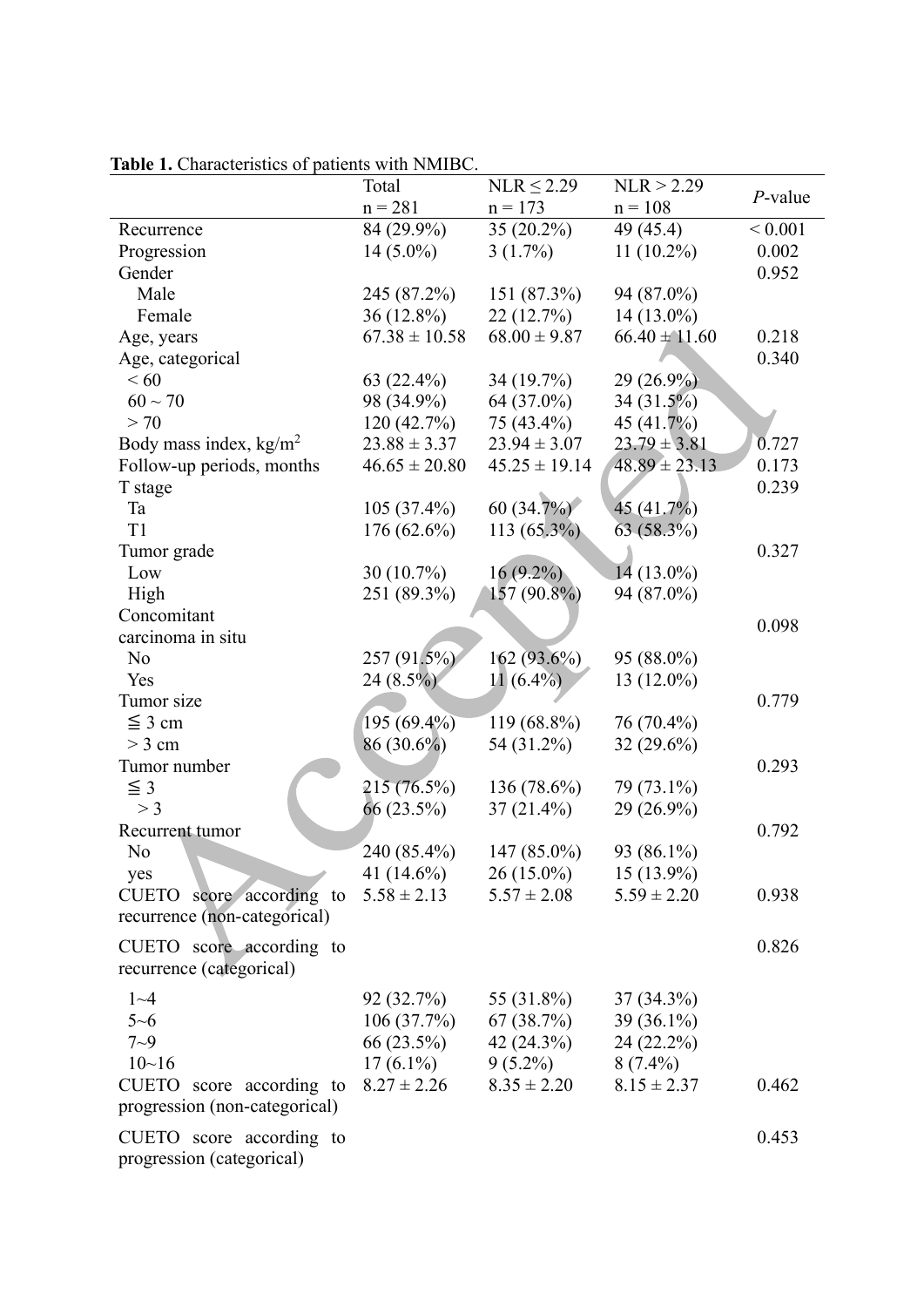| $\sim$ 4  | $22(7.8\%)$   | $12(6.9\%)$   | $10(9.3\%)$  |  |
|-----------|---------------|---------------|--------------|--|
| $5 - 6$   | 42 $(15.0\%)$ | 22(12.7%)     | $20(18.5\%)$ |  |
| $7\sim9$  | 120(42.7%)    | 78 (45.1%)    | $42(38.9\%)$ |  |
| $10 - 14$ | $97(34.5\%)$  | 61 $(35.3\%)$ | $36(33.3\%)$ |  |

Data are presented as mean±SD or number (percent)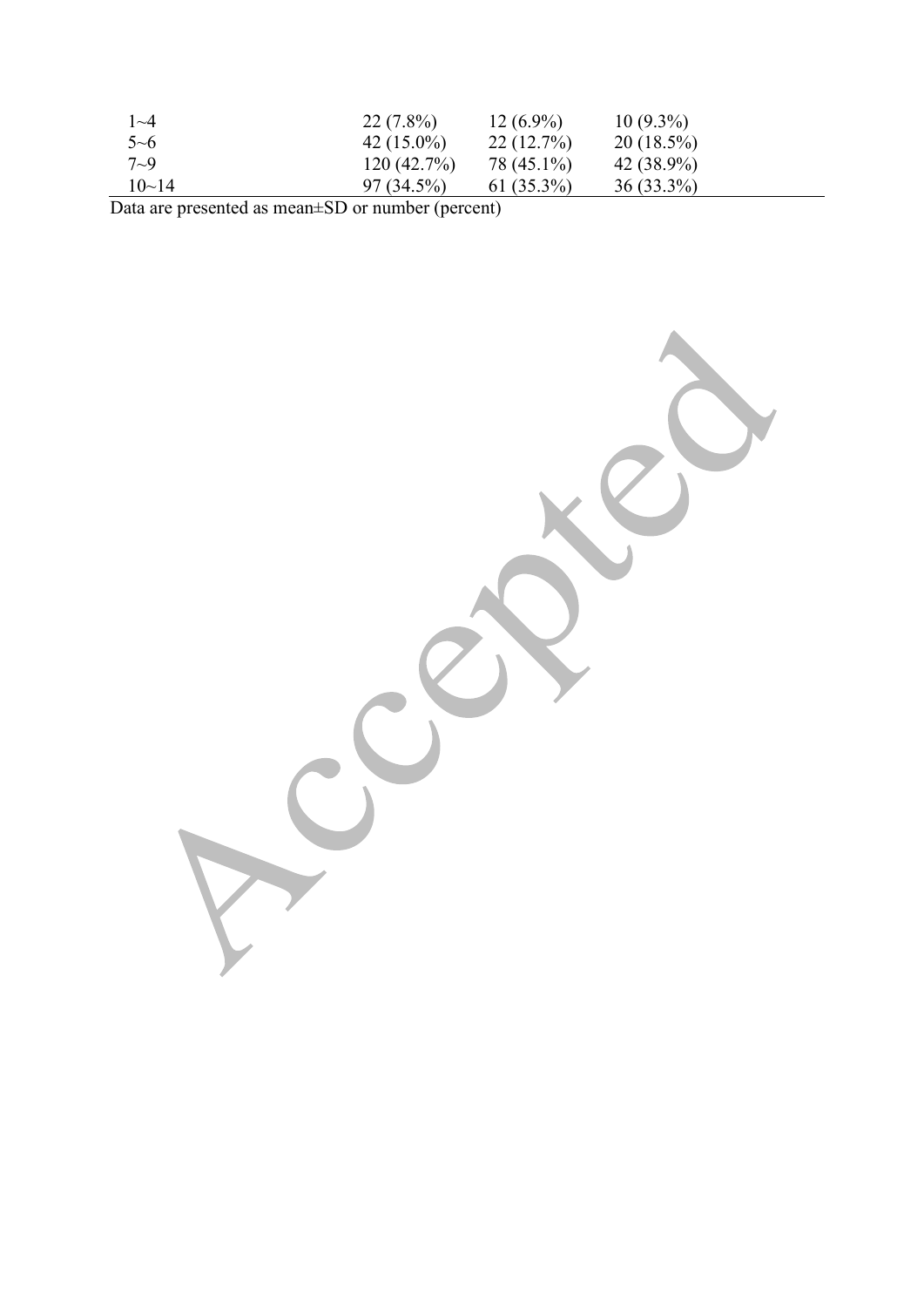|                          | — <del>, , ,</del><br>Total | NRL < 2.29       | NLR > 2.29        |            |
|--------------------------|-----------------------------|------------------|-------------------|------------|
|                          | $n = 251$                   | $n = 159$        | $n = 95$          | $P$ -value |
| Recurrence               | 78 (30.7%)                  | $34(21.4\%)$     | 44 (46.3%)        | < 0.001    |
| Progression              | $14(5.5\%)$                 | $3(1.9\%)$       | 11 $(11.6\%)$     | 0.001      |
| Gender                   |                             |                  |                   | 0.814      |
| Male                     | 223 (87.8%)                 | 139 (87.4%)      | 84 (88.4%)        |            |
| Female                   | $31(12.2\%)$                | $20(12.6\%)$     | 11 $(11.6\%)$     |            |
| Age, years               | $67.59 \pm 10.61$           | $68.16 \pm 9.96$ | $66.64 \pm 11.61$ | 0.270      |
| Body mass index, $kg/m2$ | $23.82 \pm 3.44$            | $23.91 \pm 3.11$ | $23.68 \pm 3.94$  | 0.607      |

| Table 2. Characteristics of patients with high risk patients with NMIBC. |  |  |
|--------------------------------------------------------------------------|--|--|
|                                                                          |  |  |

Data are presented as mean±SD or number (percent)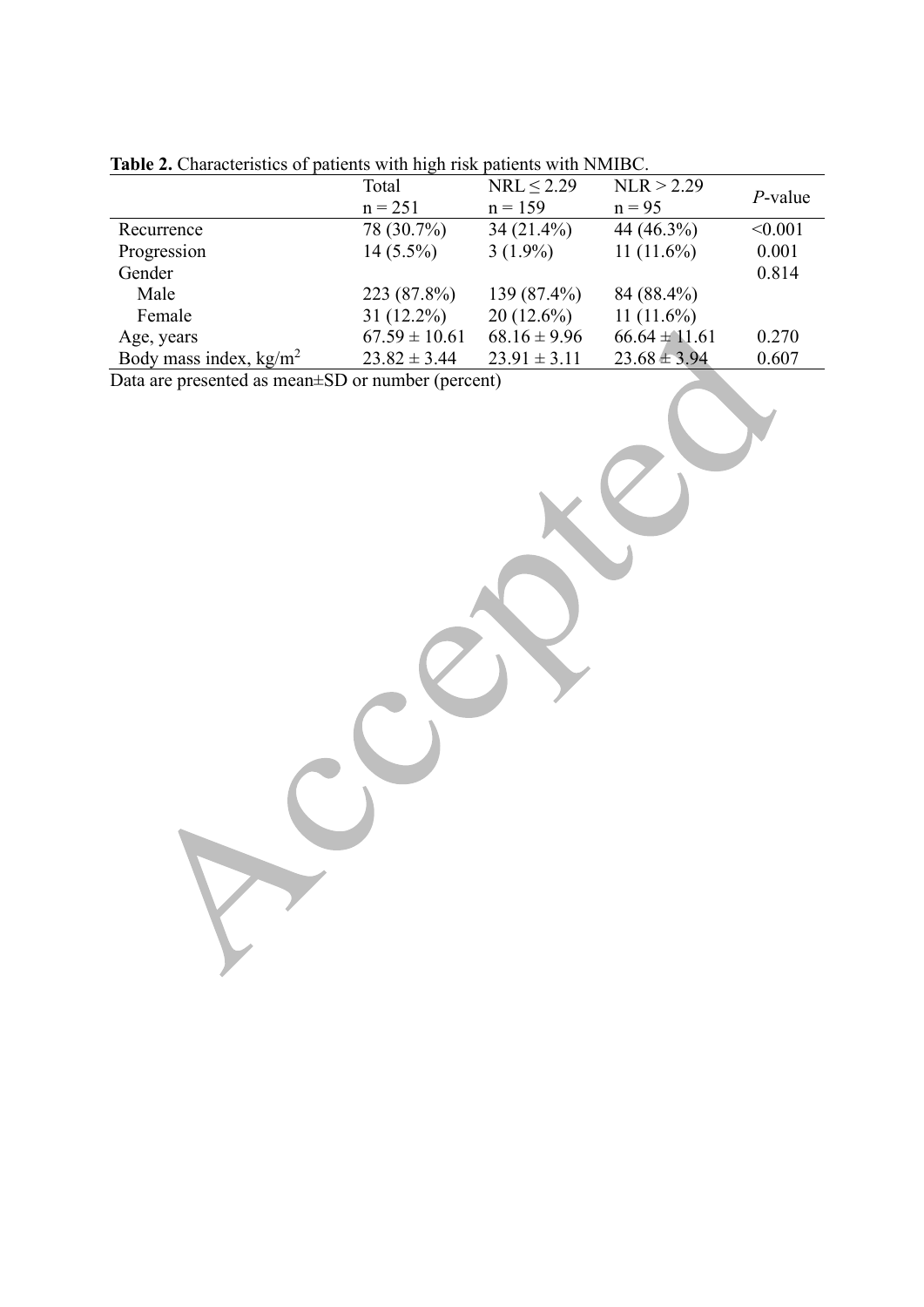|                            | No recurrence   | Recurrence      | $P$ -value   |
|----------------------------|-----------------|-----------------|--------------|
| Neutrophil count $(x10^3)$ | $3.97 \pm 1.47$ | $4.50 \pm 1.44$ | 0.006        |
| Lymphocyte count $(x10^3)$ | $2.03 \pm 0.61$ | $1.86 \pm 0.69$ | 0.039        |
| <b>NLR</b>                 | $2.11 \pm 1.01$ | $2.69 \pm 1.17$ | ${}_{0.001}$ |
|                            | No progression  | Progression     | $P$ -value   |
| Neutrophil count $(x10^3)$ | $4.11 \pm 1.49$ | $4.59 \pm 1.14$ | 0.238        |
| Lymphocyte count $(x10^3)$ | $1.99 \pm 0.64$ | $1.65 \pm 0.62$ | 0.054        |
| <b>NLR</b>                 | $2.25 \pm 1.09$ | $2.98 \pm 0.99$ | 0.013        |

**Table 3.** Absolute neutrophil, lymphocyte count and NLR according to recurrence and progression.

Data are presented as mean±SD or number (percent)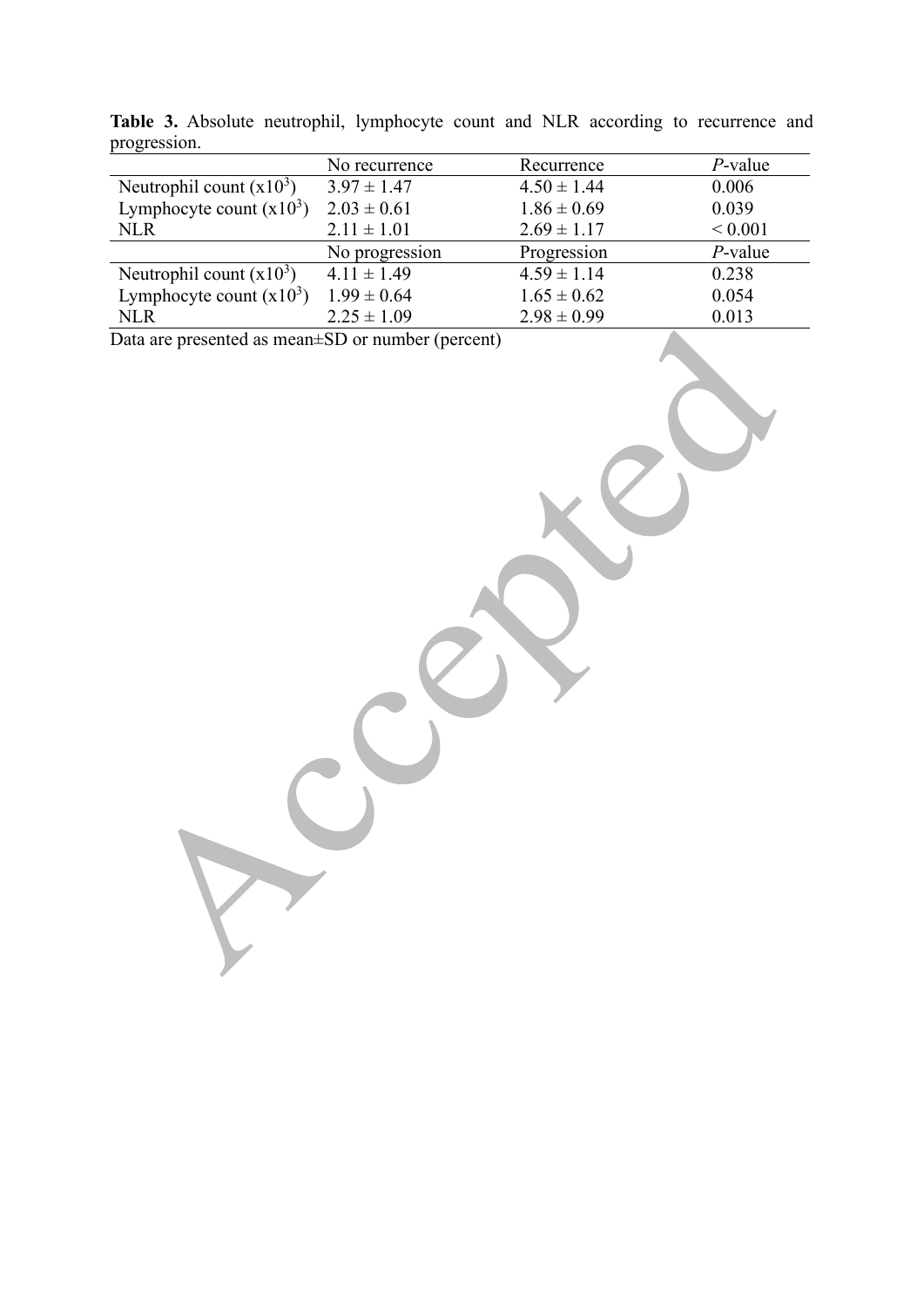|                                            |            | $P$ -value     |                        |  |
|--------------------------------------------|------------|----------------|------------------------|--|
|                                            | Univariate | Multivariate   | HR (95% CI)            |  |
| Age                                        | 0.015      | 0.271          |                        |  |
| Body mass index                            | 0.935      | $\blacksquare$ |                        |  |
| Gender (male vs. female)                   | 0.005      | 0.011          | $2.103(1.175-3.450)$   |  |
| T stage (Ta vs T1)                         | 0.035      | 0.236          |                        |  |
| Tumor grade (low vs high)                  | 0.475      |                |                        |  |
| Presence of carcinoma in situ (no vs. yes) | 0.024      | 0.033          | $2.550(1.362 - 4.774)$ |  |
| Multiplicity ( $\leq$ 3 vs > 3)            | 0.004      | 0.009          | 2.275 (1.424-3.635)    |  |
| Tumor size ( $\leq$ 3 vs > 3)              | 0.715      | $\blacksquare$ |                        |  |
| Prior recurrence status (no vs. yes)       | 0.080      | $\blacksquare$ |                        |  |
| NLR ( $\leq$ 2.29 vs. > 2.29)              | < 0.001    | 0.001          | 2.514 (1.657-3.483)    |  |

**Table 4.** Univariate and multivariate Cox proportional hazards regression model for predicting recurrence.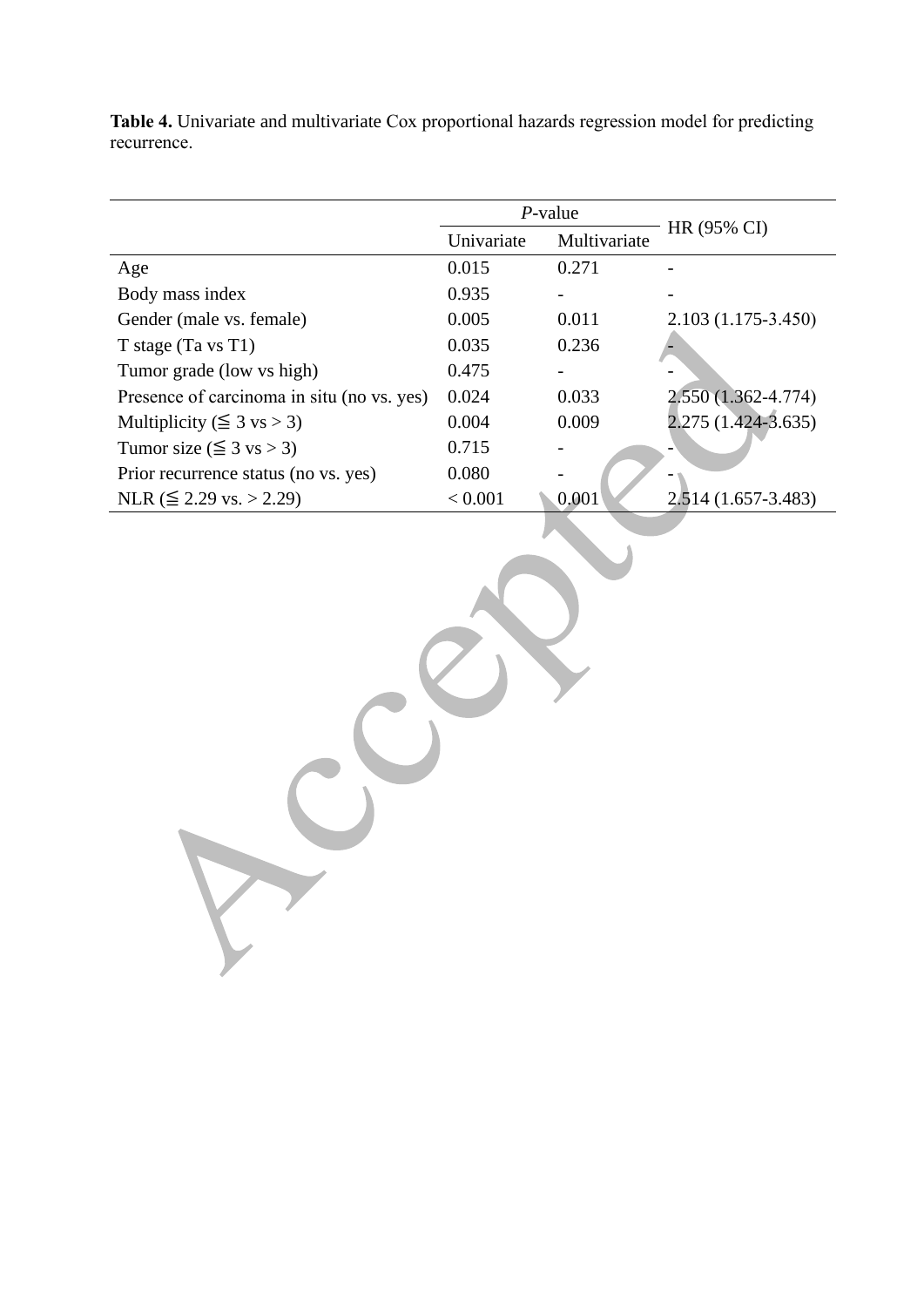|                                            | $P$ -value |              | HR (95% CI)           |  |
|--------------------------------------------|------------|--------------|-----------------------|--|
|                                            | Univariate | Multivariate |                       |  |
| Age                                        | 0.089      |              |                       |  |
| Body mass index                            | 0.722      |              |                       |  |
| Gender (male vs. female)                   | 0.141      |              |                       |  |
| T stage (Ta vs T1)                         | 0.225      |              |                       |  |
| Tumor grade (low vs high)                  | 0.193      |              |                       |  |
| Presence of carcinoma in situ (no vs. yes) | < 0.001    | < 0.001      | 10.254 (2.919-36.018) |  |
| Multiplicity ( $\leq$ 3 vs > 3)            | 0.645      |              |                       |  |
| Tumor size ( $\leq$ 3 vs > 3)              | 0.670      |              |                       |  |
| Prior recurrence status (no vs. yes)       | 0.022      | 0.041        | 8.628 (2.446-30.437)  |  |
| NLR ( $\leq$ 2.29 vs. > 2.29)              | 0.002      | 0.008        | 6.119 (1.975-21.622)  |  |

**Table 5.** Univariate and multivariate Cox proportional hazards regression model for predicting progression.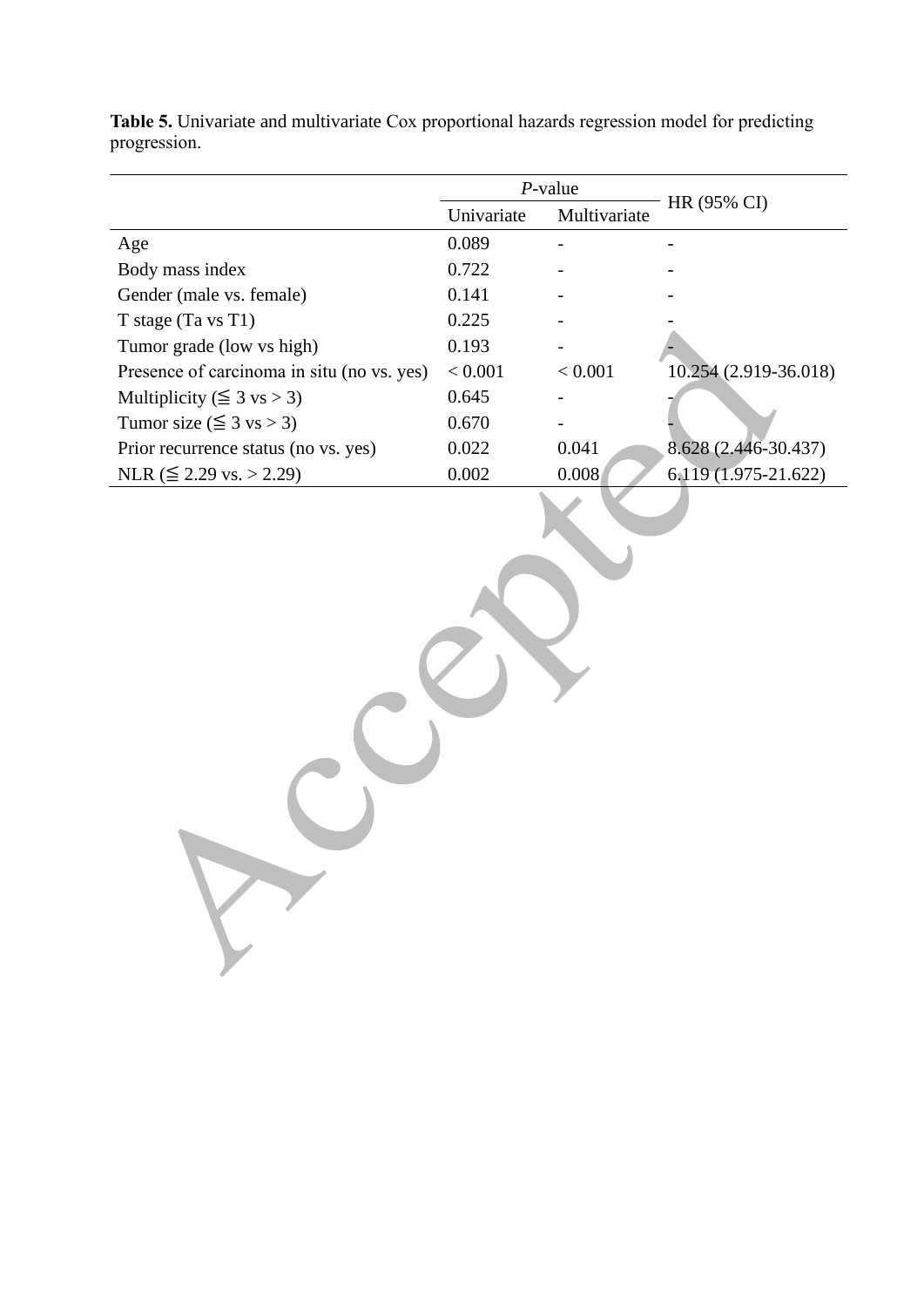

**Figure 1.** The best cut-off NLR value according to the ROC curve**.**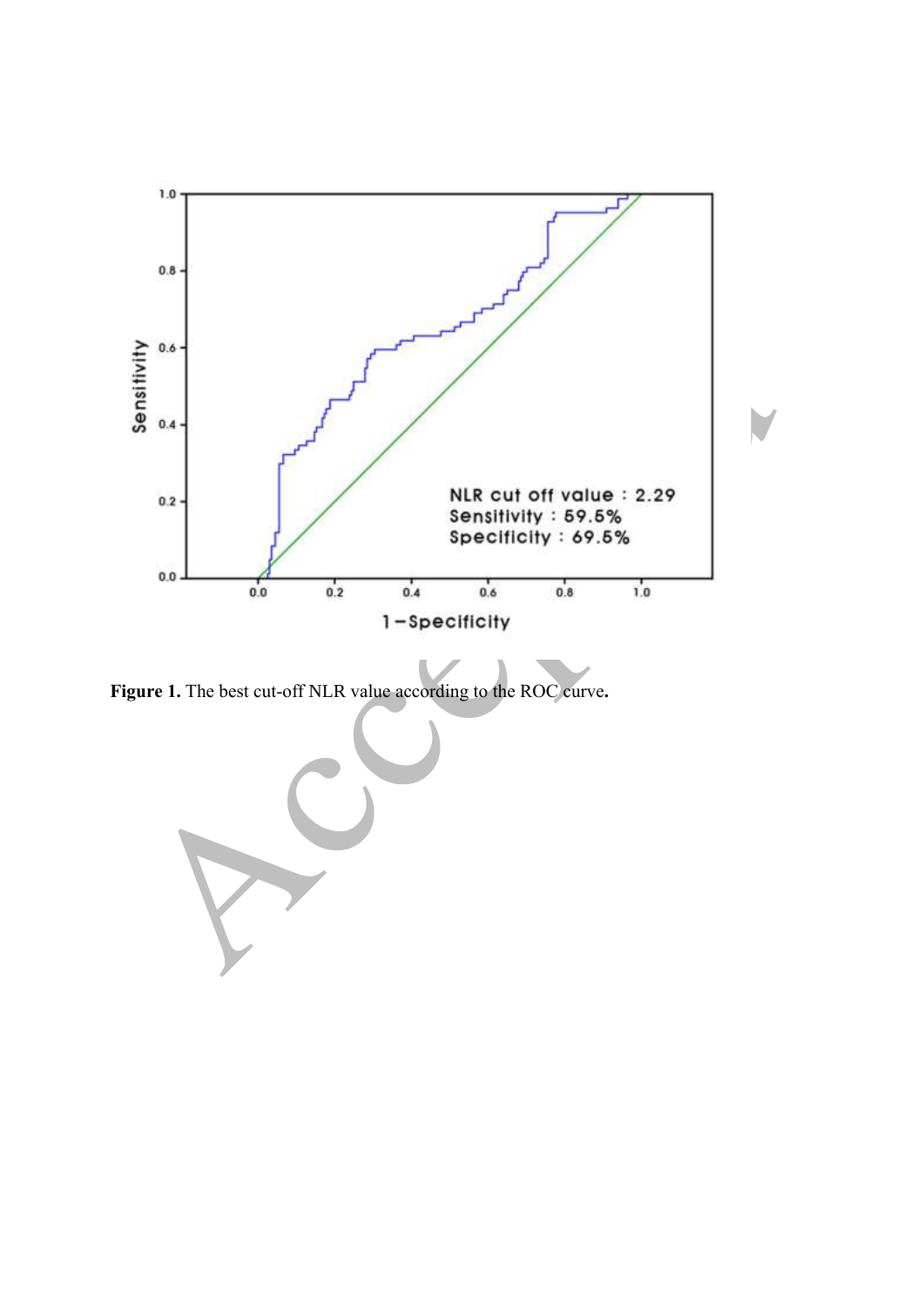

Figure 2. Kaplan–Meier curve analysis for recurrence-free survival (A) and progression-free survival (B), according to NLRs.



Figure 3. Kaplan–Meier curve analysis for recurrence-free survival (A) and progression-free survival (B), according to CUETO scores.